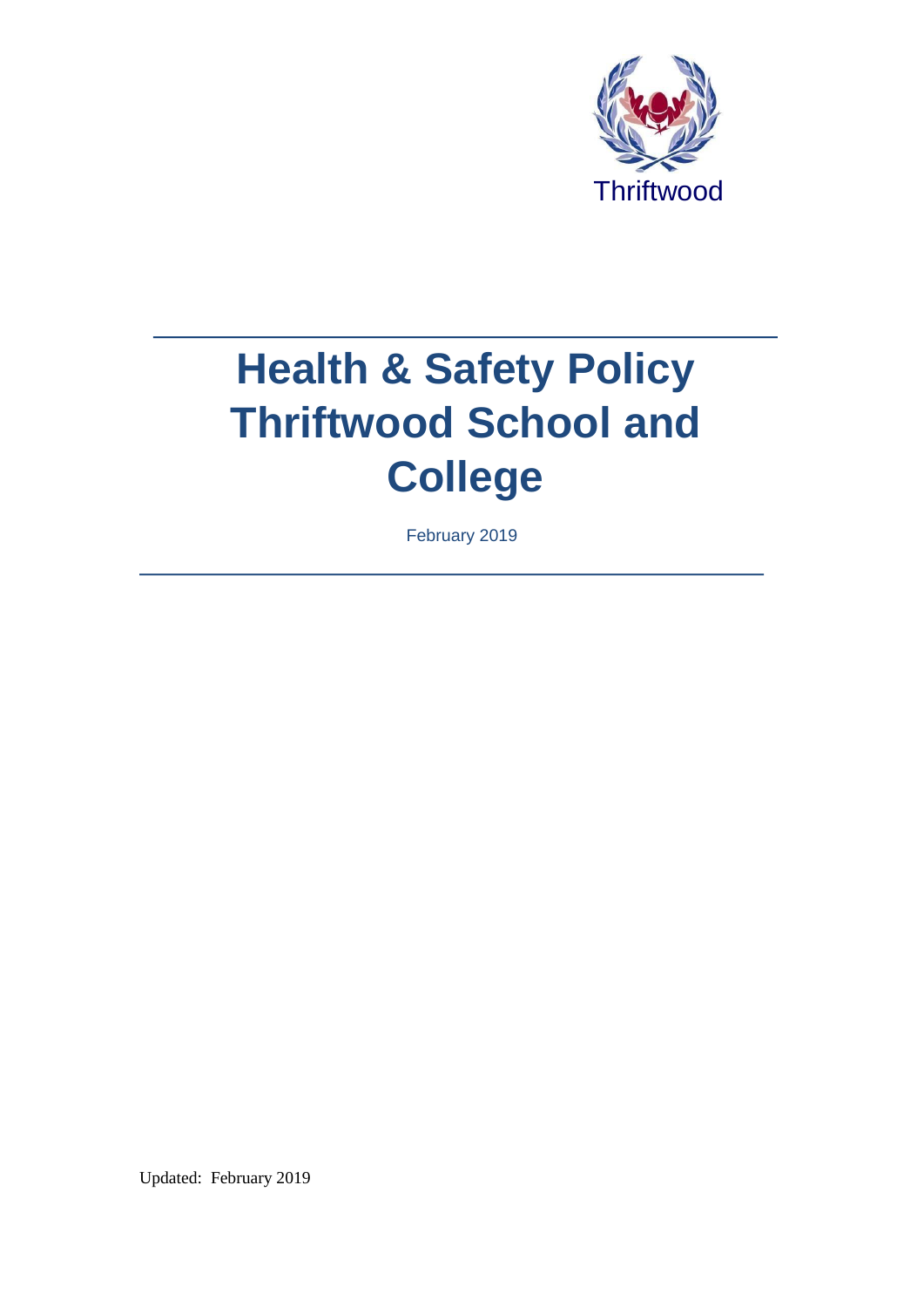# **CONTENTS**

| <b>HEALTH AND SAFETY POLICY STATEMENT</b>               | 2         |
|---------------------------------------------------------|-----------|
| <b>LEGAL DUTIES OF EMPLOYERS/GOVERNERS/TRUSTEES</b>     | 3         |
| <b>LEGAL DUTIES OF EMPLOYEES/LECTURERS/TEACHERS</b>     | 4         |
| <b>HEALTH AND SAFETY RESPONSIBILITY</b>                 | 5         |
| <b>Individual Responsibilities</b>                      | 6         |
| <b>Competent Assistance</b>                             | 7         |
| ARRANGEMENTS FOR HEALTH AND SAFETY AT WORK              |           |
| <b>Information for Employees Regulations 1989</b>       | 8         |
| <b>Notices</b>                                          | 8         |
| <b>Consultation with Employees</b>                      | 9         |
| <b>IDENTIFYING AND MANAGING HEALTH AND SAFETY RISKS</b> | 10        |
| <b>Risk Assessments</b>                                 | 10        |
| Control of Substances Hazardous to Health               | 11        |
| Biological Agents, Drugs & Medicines                    | 12        |
| <b>Manual Handling</b>                                  | 13        |
| Personal Protective Equipment                           | 14        |
| Work Equipment                                          | $15 - 16$ |
| Display Screen Equipment                                | 17        |
| Workplace                                               | $18 - 19$ |
| <b>Control of Contractors</b>                           | 20        |
| Asbestos                                                | 21        |
| Lone Working                                            | 22        |
| Security                                                | 23        |
| <b>First Aid</b>                                        | 24        |
| <b>RIDDOR</b>                                           | 25        |
| Fire Safety and Procedure                               | $26 - 28$ |
| Dangerous Substances and Explosive Atmospheres          | 29        |
| Stress & Violence                                       | 30        |
| Pregnancy                                               | 31        |
| Young Persons (as employees)                            | 32        |
| Food Safety                                             | 33        |
| Waste Management                                        | 34        |
| Noise                                                   | 35        |
| Vibration                                               | 36        |
| Working at Height                                       | 37        |
| <b>Educational Visits</b>                               | 38        |
| Training                                                | 39        |
| Transport                                               | 40        |
| English as a Second Language                            | 41        |
| <b>GENERAL GUIDELINES FOR EMPLOYEES</b>                 | 42        |

1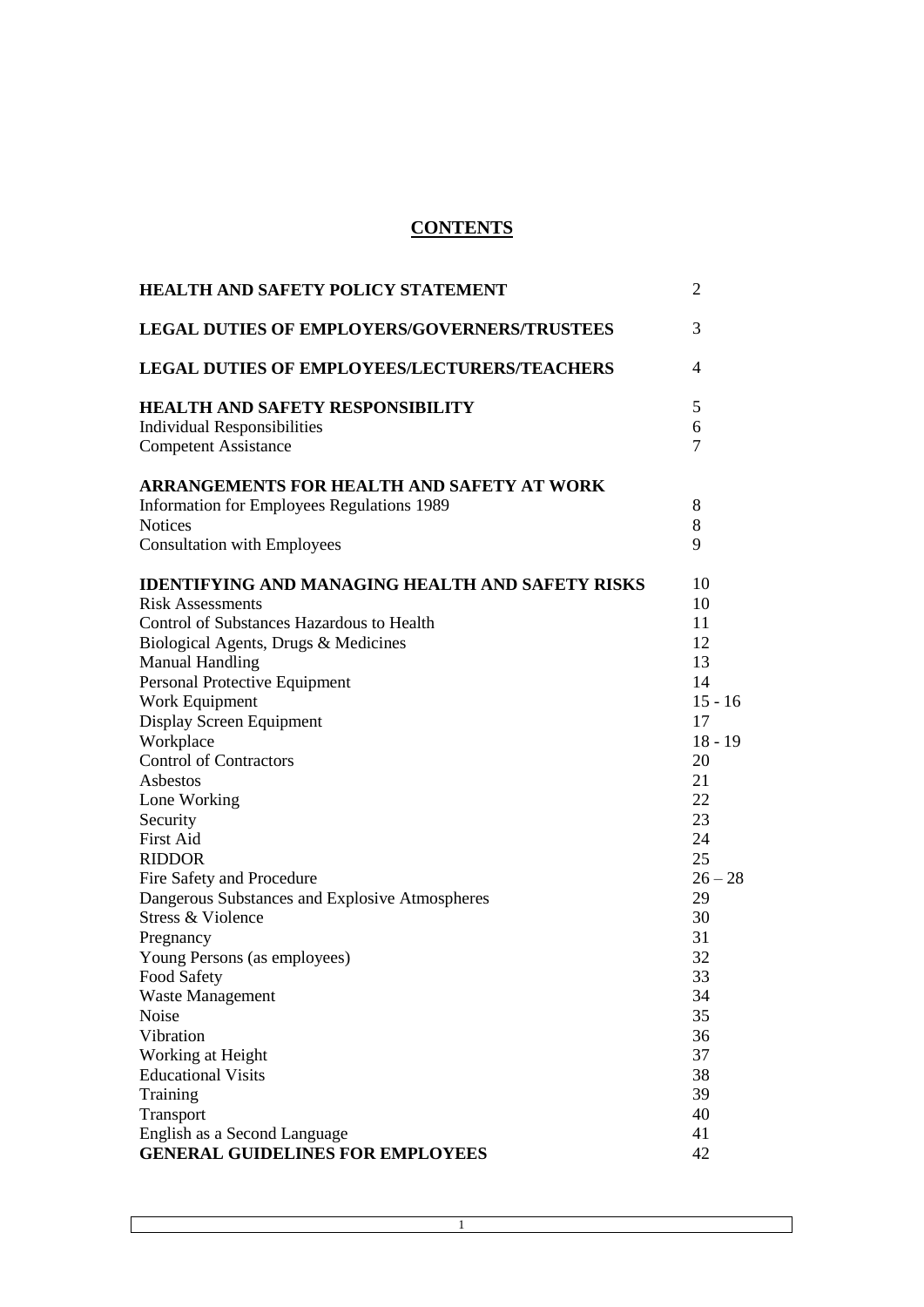# **HEALTH AND SAFETY POLICY STATEMENT**

# **Thriftwood School & College**

The health and safety of all the people who work or learn at **Thriftwood School & College** are of fundamental importance. We aim to provide a safe, secure and pleasant working environment for everyone. The Executive Committee takes responsibility for protecting the health and safety of all children/students, members of staff and visitors.

Under the overall direction of the Executive Committee, we will provide suitable and sufficient information, training and supervision, as is required to ensure the health and safety of employees, our school children/students, their parents and anyone else that may be affected by our activities.

**Thriftwood School & College** especially recognises its duty of care towards others that are not in our employment, particularly the school children/students. These people also include; parents, visitors and contractors with whom we interact both within **Thriftwood School & College** premises and the local environment. The actions of visitors and contractors will be controlled in such a way so as not to cause harm to our children/students, our employees or themselves.

All employees have a duty to ensure that they work in a safe manner and that they ensure their acts and omissions do not cause harm to others. Employees will be encouraged to bring to the attention of their line managers any concerns regarding health and safety issues.

We recognise that the control of contractors is essential to create safe working environments and will ensure that contractors are appointed and managed with due regard to their ability to work safely in our premises.

Our Health and Safety Policy complies with the requirements of the **Health and Safety at Work etc Act 1974** and will be subject to regular review, at least annually, or when there are any significant changes.

The overall responsibility for health and safety within **Thriftwood School & College** rests with the Executive Committee.

They will ensure that sufficient resources, both financial and physical are available so that the Policy and its arrangements can be implemented effectively.

To ensure that the Policy is implemented and maintained so that **Thriftwood School & College** keeps within the requirements of the **Health and Safety at Work etc. Act 1974** the above may delegate duties to employees who will provide support to meet the responsibilities.

Delegation of the individual duties and responsibilities to employees does not in any way detract or remove the ultimate responsibility and duty of care placed on the above person by the **Health and Safety at Work etc. Act 1974**.

| Signed: Georgina Pryke Head of School | Liz Smart Head of College |
|---------------------------------------|---------------------------|
| Ratified by Executive Committee:      | <b>DATE</b>               |
| Updated: February 2019                |                           |

This Policy should be followed in conjunction with the SEAX Trust Health and Safety Policy.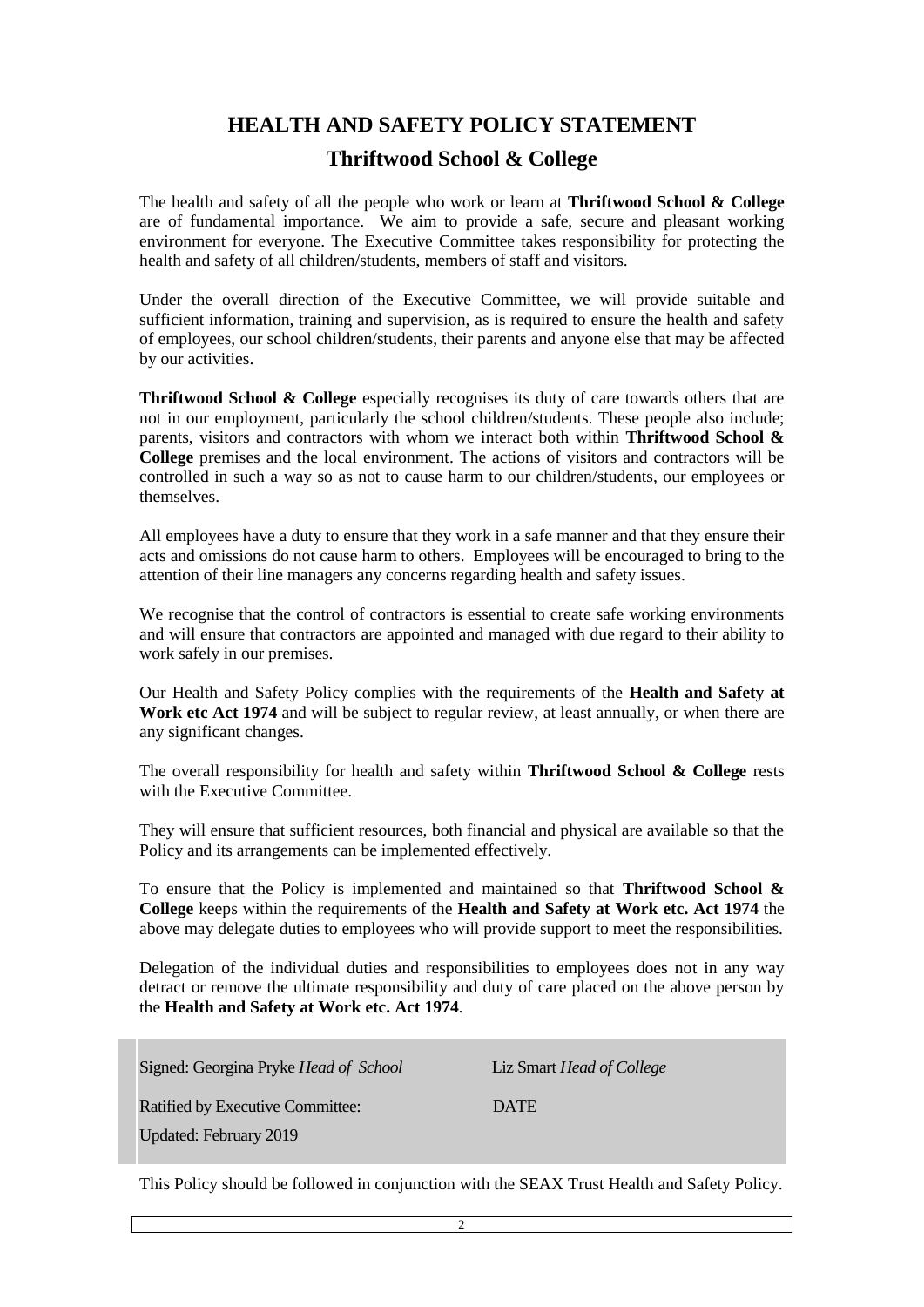# **LEGAL DUTIES AND RESPONSIBILITIES OF EMPLOYERS**

It is our duty and responsibility as employers under the **Health and Safety at Work etc Act 1974 section 2.1 and 2.2 a-e** and this policy to:

- Ensure as far as is reasonably practicable the health, safety and welfare at work of all our employees and others who may come into **Thriftwood School & College**.
- To provide and maintain plant and safe systems of work that are, so far as reasonably practicable, safe and without risk to a persons health or safety.
- To make arrangements for ensuring, so far as is reasonably practicable, the safety and absence of risks in connection with the use, handling, storage and transportation of articles and substances.
- To provide information, instruction, training and supervision as is necessary to ensure so far as is reasonably practicable the health and safety at work of our employees.
- In addition, as far as is reasonably practicable, we will maintain any place of work in our control in a safe manner and maintain safe access and egress from it.
- **Provide and maintain so far as is reasonably practicable a safe working environment** with adequate facilities and arrangements for the welfare of our employees and others who enter **Thriftwood School & College**.

We are particularly conscious of our responsibilities towards the children, and their parents, of **Thriftwood School & College**.

We also recognise that a breach of health and safety legislation may constitute a criminal offence**.** An Enforcing Authority may take criminal proceeding against **Thriftwood School & College** and or its management. This can result in penalties, i.e. fines and/or imprisonment.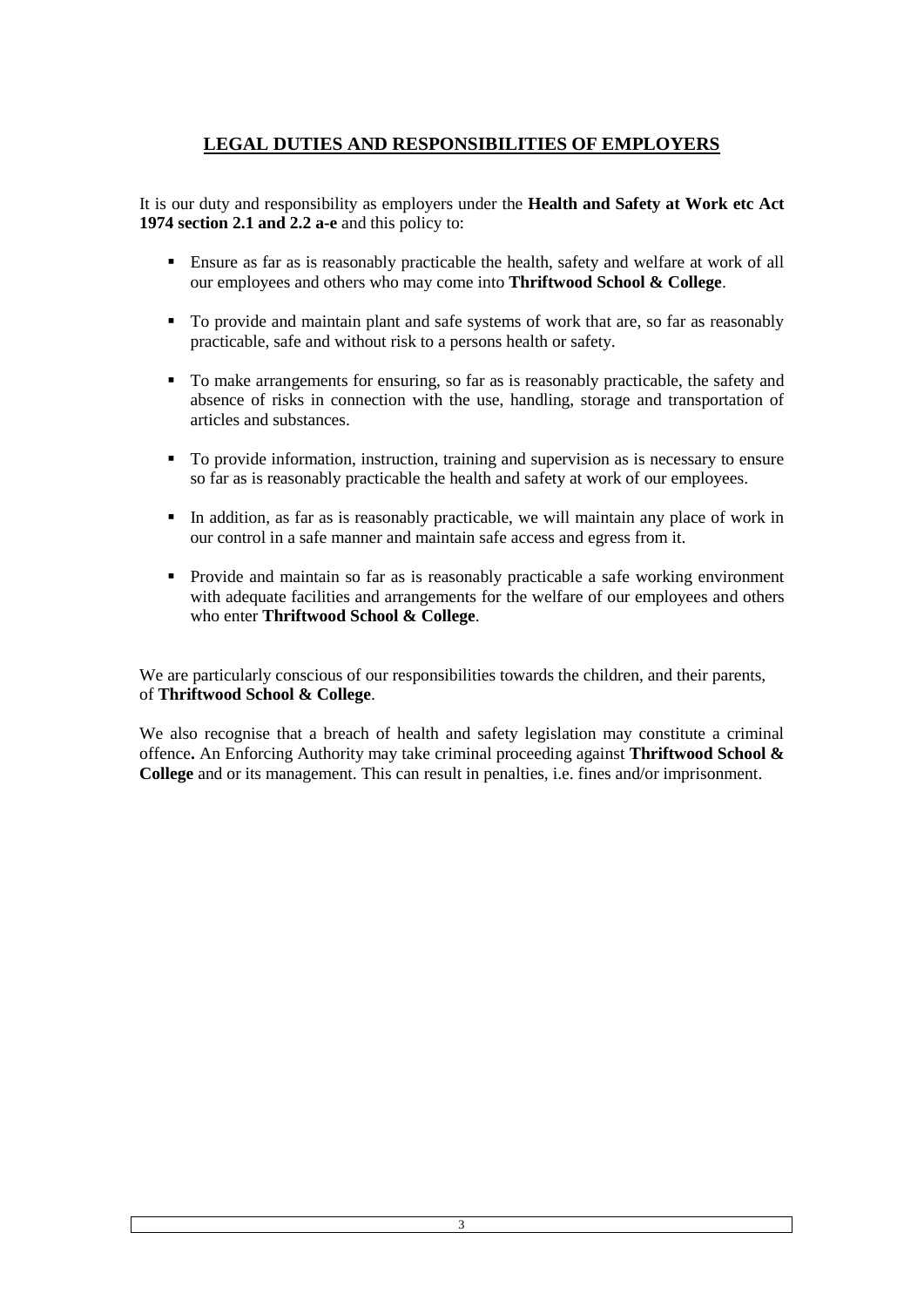# **LEGAL DUTIES OF EMPLOYEES**

In addition to the previously described general responsibilities, the **Health and Safety at**  Work etc Act 1974 places legal duties on all employees.

These are:

# **Section 7 'Health and Safety at Work etc Act 1974'**

- To take reasonable care for the health and safety of them and other persons who may be affected by their acts or omissions at work – i.e. school children.
- To cooperate with the management to enable the employer to carry out legal duties or any requirements as may be imposed.

# **Section 8 'Health and Safety at Work etc Act 1974'**

 No person shall intentionally or recklessly interfere with or misuse any item provided in the interest of health, safety, and welfare.

Employees should bear in mind that a breach of health and safety legislation by an individual constitutes a criminal offence and action may be taken by an Enforcing Authority against an individual. Such action can result in penalties, i.e. fines and/or imprisonment.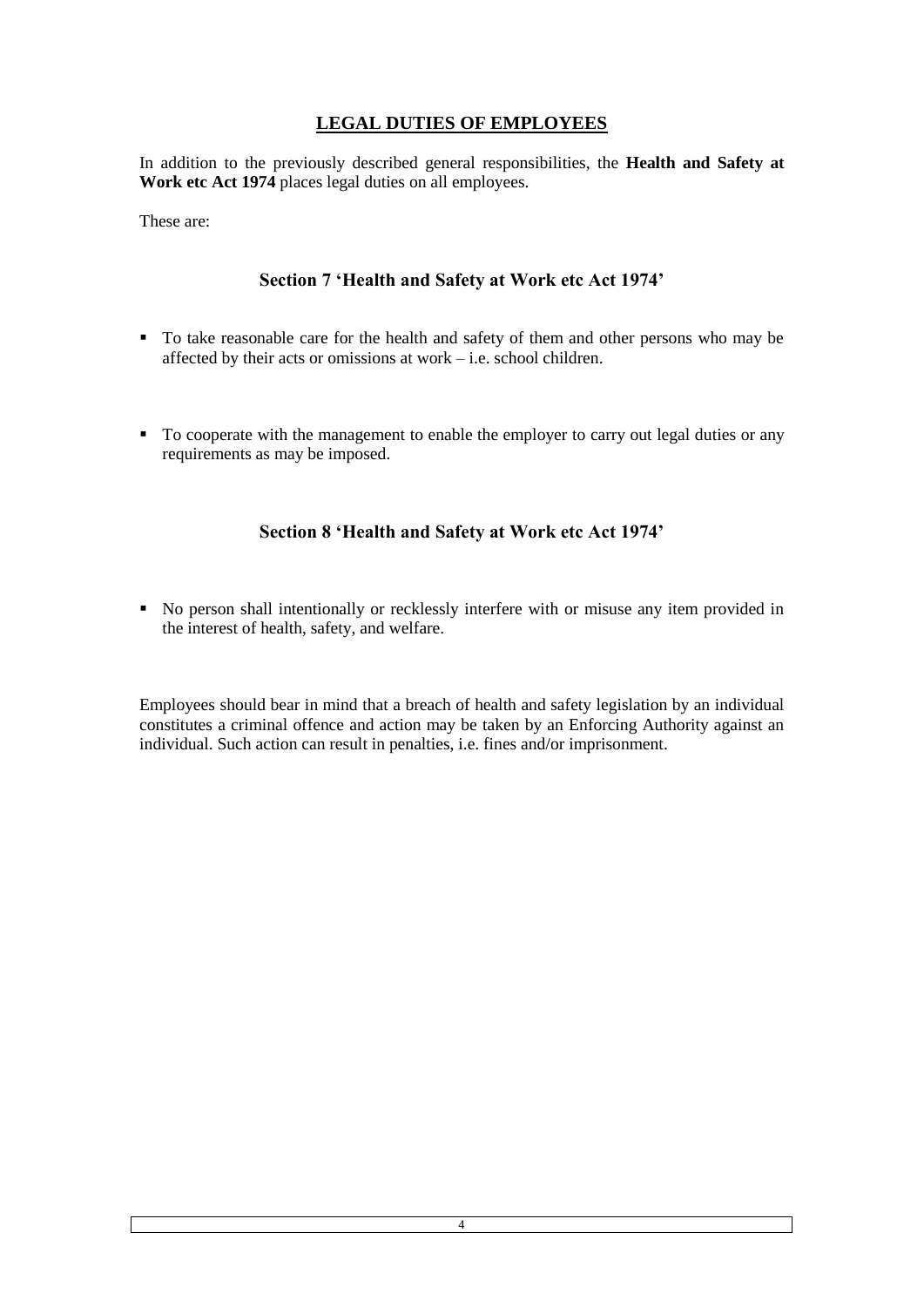# **HEALTH AND SAFETY RESPONSIBILITY**

The Executive Committee, as the employer, is responsible for Health and Safety and therefore ensuring compliance with relevant legislation. This includes legal duties as controllers of the premises.

The Executive Committee duties include:

- Taking reasonable steps, to make sure that the school buildings, grounds, equipment and materials are safe and do not put the health, safety and welfare of persons at risk whilst they are on the premises.
- Ensuring that appropriate arrangements are in place to comply with statutory requirements.
- Ensure that statutory requirements are taken into account in determining the allocation of resources.
- Ensuring that the policies and procedures for recruitment, induction, staff development, performance management and capability used by the school include health and safety competence and capability.
- Ensuring health and safety is part of the performance management of the Headteachers.
- Ensuring that each Headteacher has an appropriate workload, in support of a reasonable work/life balance, having regard to his/her health and welfare.
- Having regard to their own competence and capability before offering advice or undertaking work that may affect the health and safety of school activities.
- Ensuring that anyone appointed to undertake construction and maintenance work on the school premises is competent to do so and that any construction work is carried out in accordance with the Construction, Design and Management (CDM) Regulations.
- Ensuring that a property consultant is used to assist with the appointment of a competent CDM co-ordinator before any notifiable construction or demolition work is undertaken on the site. (NB: This is to ensure construction work is carried out in accordance with the requirement of the Construction, Design and Management (CDM) Regulations. Notifiable projects are those likely to last more than 30 working days **and** have more than 20 workers working at the same time at any point on the project **or** exceed 500 person days).
- Taking an active part in monitoring health and safety standards in the school, by requiring Headteachers to provide regular reports on health and safety performance to the Executive Committee. Such reports should provide information on action taken in response to the outcomes of:
	- o School health and safety inspections, monitoring checks and incident investigations.
	- o Health and safety investigations and inspections carried out by enforcing bodies (e.g. HSE, Fire and Rescue Service, Environmental Health). Other serious incidents investigated by the Headteacher or other member of staff.
	- o Any surveys carried out by the school, which provides data that relates to employee health, safety and wellbeing (e.g. Outcomes from Education Support Partnership Programme if used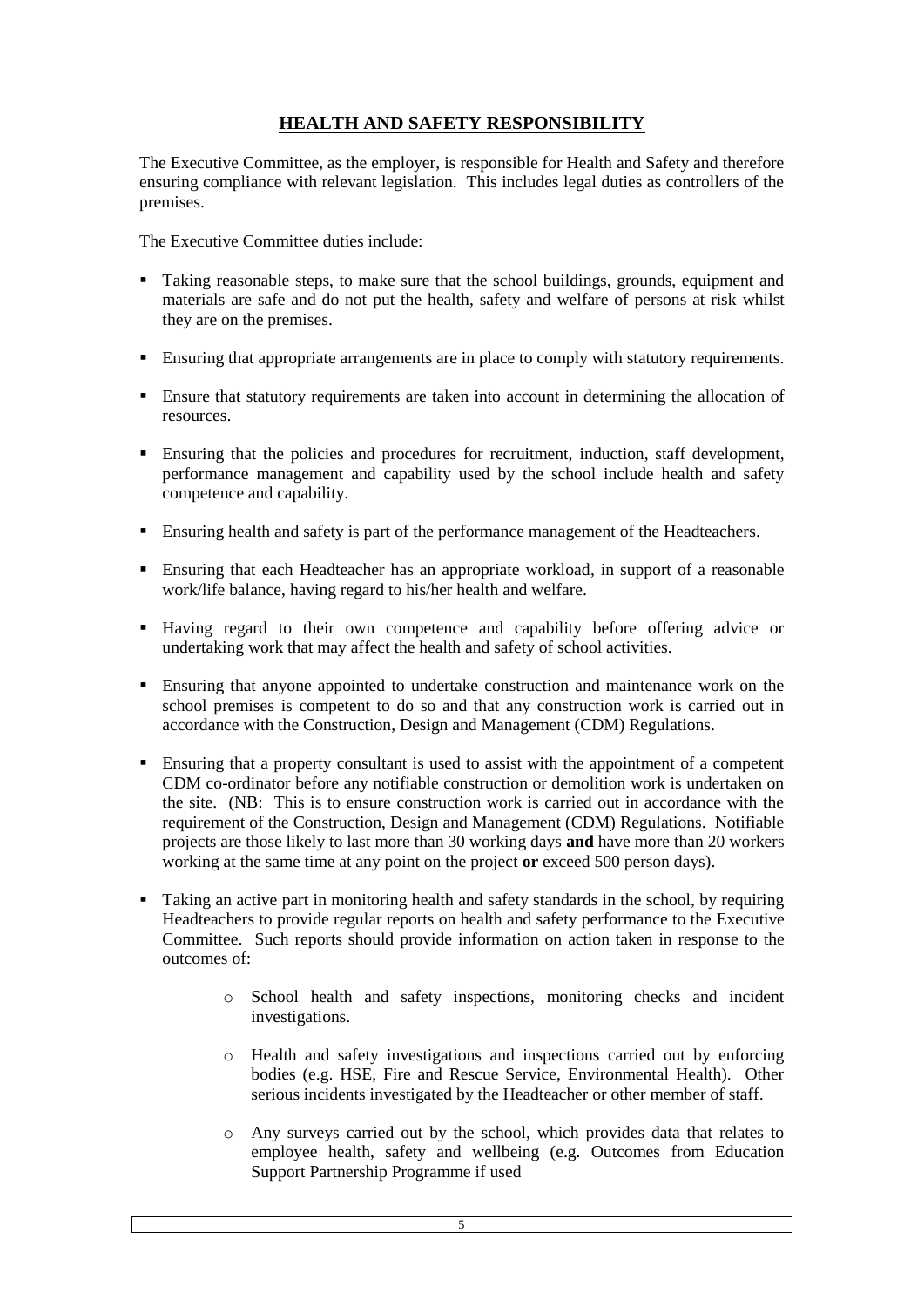## **Specific Responsibilities of the Head Teachers**

The Head Teacher is responsible for implementing this policy within the school or college. In particular, they will:

- Ensure there are appropriate arrangements for implementing the School and College's Health, Safety and Wellbeing Policy.
- Ensuring that the Policy and arrangement are effectively communicated.
- Ensuring systems are in place for consultation with all employees and that Trade Union appointed safety representatives can carry out their functions.
- Demonstrating health and safety leadership by ensuring health and safety is given equal importance to service delivery.
- Ensuring there are appropriate arrangements in place for co-operation and co-ordination with other users of the school site and that, where necessary joint health and safety arrangements are recorded and agreed.
- Ensuring appropriate arrangements are in place for communication of health and safety to all employees, agency workers, contractors, visitors, volunteers and pupils.
- Ensuring that all employees are competent and have the capability to carry out their role/function.
- Ensuring records of health and safety training are maintained by the School and College.
- Ensuring that health and safety standards accessed via the schools Infolink are made available to relevant employees.
- Ensuring the School and College's health and safety standards (available via the schools infolink) are implemented.
- Ensuring there are arrangements in place for managing risks arising from the schools' activities or premises, which are not covered by standards available on the Schools Infolink.
- Ensuring that risk assessments relating to hazards to which directly managed employees are exposed are carried out, recorded and control measures implemented.
- **Ensuring that managers who they directly line manage carry out their health and safety** responsibilities.
- Ensuring systems are in place for monitoring and reviewing health and safety in the school and any actions arising from this are implemented.
- Ensuring there is a system in place for reporting and investigating accidents / incidents and that all employees are aware of it.
- Regularly (at least annually) reporting school health and safety performance to the Executive Committee.
- Ensuring there are arrangements in place for the management of the premises on a day-today basis.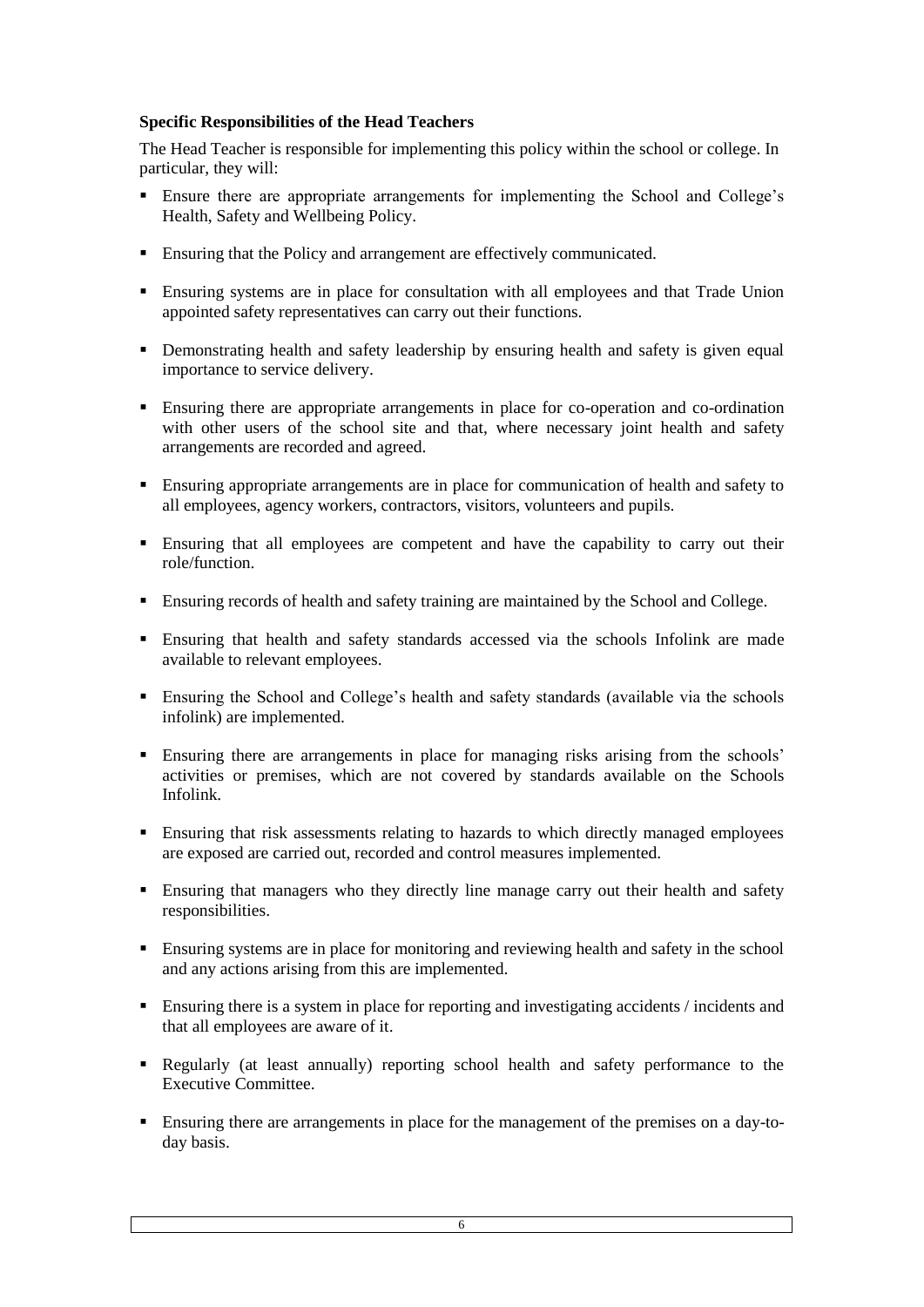- Ensuring premises management tasks are delegated to a suitably competent site manager or co-ordinator, or a competent property consultant.
- Ensuring that if they are not the Schools named Education Visits Co-ordinator, they appoint a member of the Senior Management Team to undertake the role (and ensure they are given training and time to undertake the role).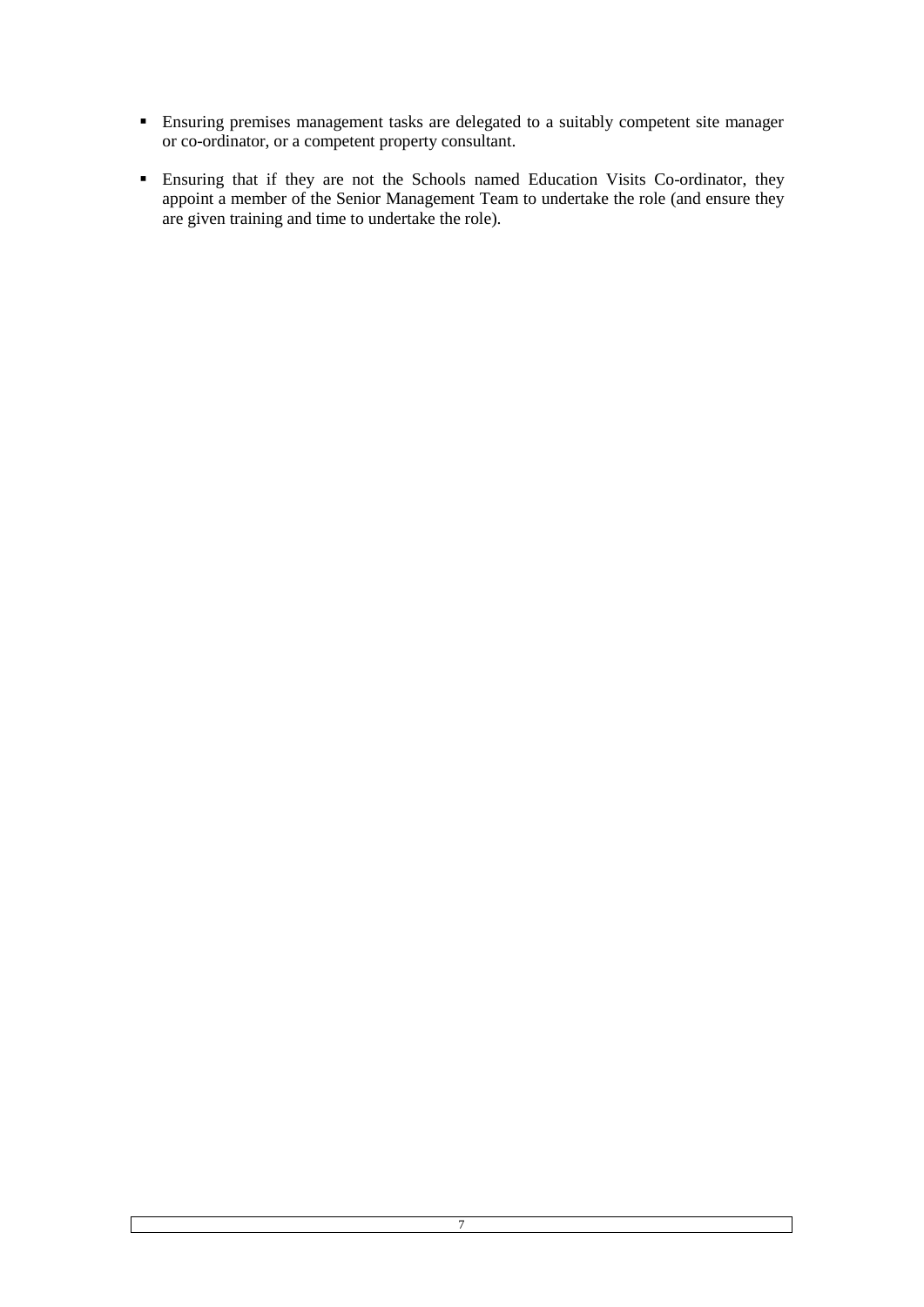# **INDIVIDUAL RESPONSIBILITIES**

The duties of those employees with responsibility for health and safety are set out within our Policy. Details of their individual responsibilities are set out within the Arrangements for Health and Safety section.

The persons responsible for ensuring this Policy is put into practice are: **David Bailey and David Halliday.**

Other duties will include:

- Ensuring risk assessments are undertaken and any actions are followed through to completion
- **Example 1** Liaising with the Enforcing Authorities as and when required.
- Establish arrangements for the effective co-ordination of health and safety throughout the School and College.
- Support the Headteachers in co-ordinating the development, review and revision of the School's health and safety standards.
- Set up arrangements for consulting with employees on health and safety (e.g. through health, safety and wellbeing committee meetings or team meetings).
- Set up arrangements for the effective communication of health, safety and wellbeing information relevant to the school and college.
- **Ensure health and safety concerns raised by employees are brought to the attention of** the appropriate senior manager.
- **Ensure that the Headteachers / senior management team are kept informed of health** and safety issues by including them on the agenda of management group meetings.
- Co-ordinate the identification of health and safety training and development needs to meet the requirements of the School's Policies and Standards.
- Ensure records of health and safety training and development undertaken by employees are kept on record in the school and college.
- Support the establishment of adequate arrangements for:
	- o First aid
	- o Fire and emergency evacuation
	- o Reporting of health and safety incidents, hazards and concerns
- Oversee the management of premises related health and safety risks to employees and other premises users or visitors.
- Co-ordinate and ensure compliance with premises related standards and assessments.
- Co-ordinate arrangements for monitoring of health and safety standards within the school and college.

#### **RESPONSIBILITIES OF STAFF TOWARDS PUPILS & OTHERS IN THEIR CARE**

All staff are responsible for the health and safety arrangements in relation to staff, students, pupils and volunteer helpers under their supervision. In particular, they will monitor their own work activities and take all reasonable steps to:

- 1. exercise effective supervision over all those for whom they are responsible, including pupils;
- 2. Be aware of and implement safe working practices and to set a good example personally. Identify actual and potential hazards and introduce procedures to minimise the possibility of mishap;
- 3. ensure that any equipment or tools used are appropriate to that use and meet accepted safety standards;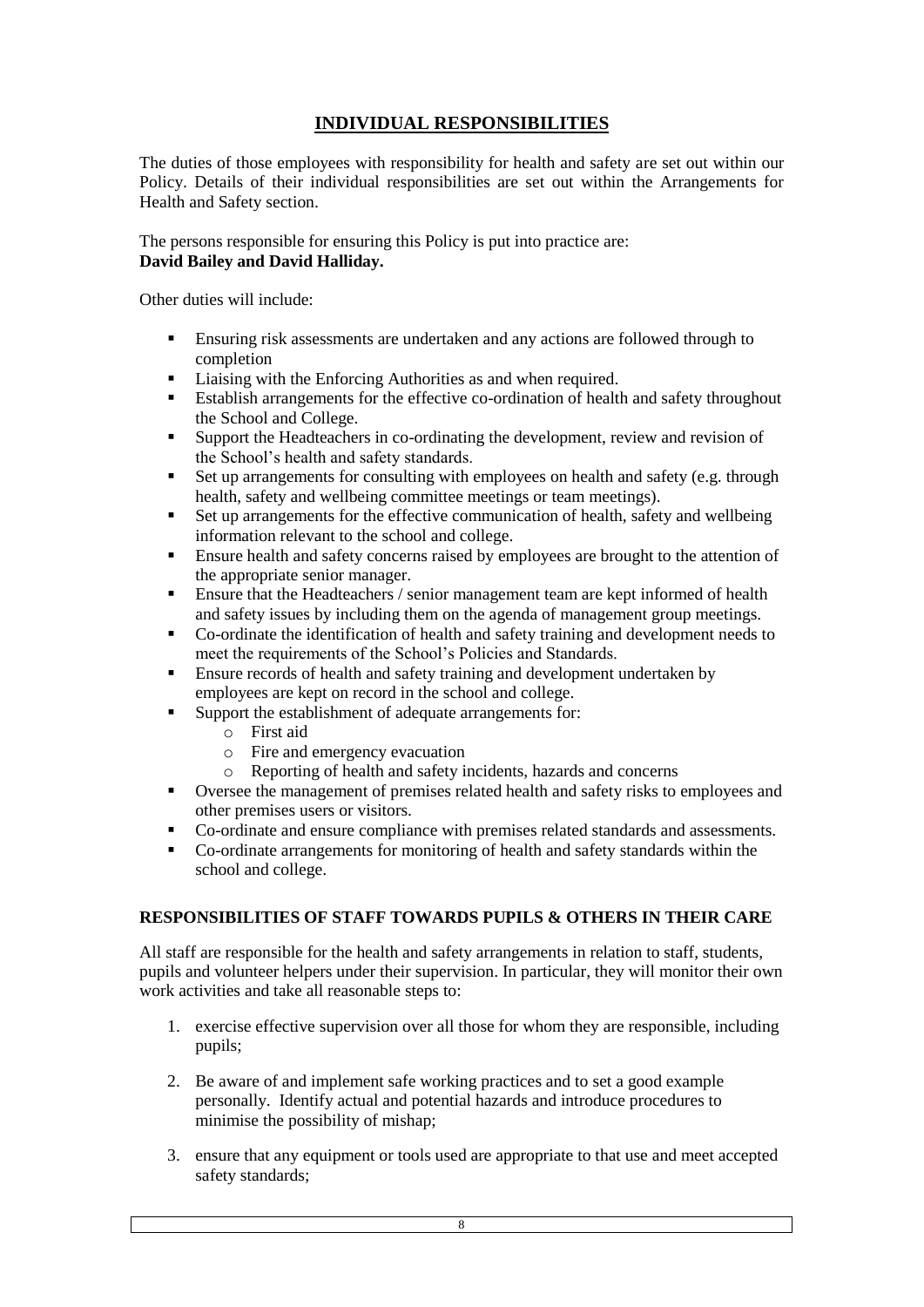- 4. provide written job instructions, warning notices and signs as appropriate;
- 5. provide appropriate protective clothing and safety equipment as necessary and ensure that these are used as required;
- 6. minimise the occasions when an individual is required to work in isolation, particularly in a hazardous situation or on a hazardous process;
- 7. evaluate promptly and, where appropriate, take action on criticism of health and safety arrangements;
- 8. provide the opportunity for discussion of health and safety arrangements;
- 9. investigate any accident (or incident where personal injury could have arisen) and take appropriate corrective action;
- 10. provide for adequate instruction, information and training in safe working methods and recommend suitable "off the job" training;
- 11. Where private vehicles are use to transport children to and from school functions, staff should ensure that child restraints and seats appropriate to the age of the children concerned are used.

N.B. When any member of staff considers that corrective action is necessary but that action lies outside the scope of their authority, they should refer the problem to the Head Teacher.

# **COMPETENT ASSISTANCE**

The competent assistance and advice is provided by:

# **Essex County Council H&S Exec Advisory Service**

The **Management of Health and Safety at Work Regulations 1999, regulation 7**, requires that every employer must appoint one or more competent persons to assist them with the implementation and provision of health and safety measures.

The organisation of Health and Safety Consultants indicated above has been contracted to ensure that **Thriftwood School & College** is provided with the necessary information, advice and assistance to comply with current Health and Safety Legislation.

**Employment Law Advisory Services Limited** will carry out audits of our Health and Safety Management Documentation in order to measure our health and safety performance. These will be completed within the contractual arrangements at no more than twelve monthly intervals.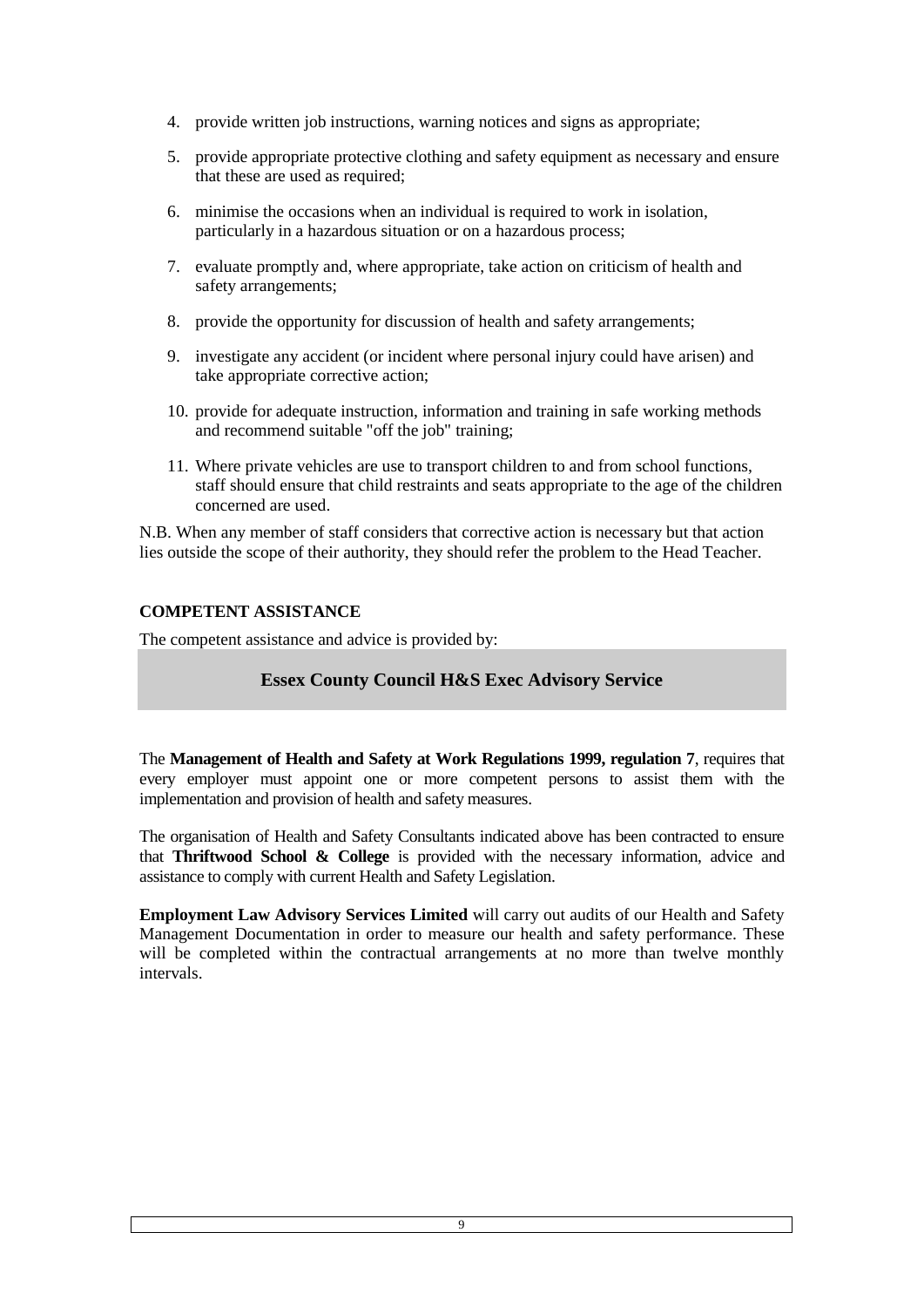# **ARRANGEMENTS FOR HEALTH AND SAFETY AT WORK**

# **HEALTH AND SAFETY INFORMATION FOR EMPLOYEES REGULATIONS 1989**

The regulations require information relating to health, safety and welfare to be provided for our employees by means of posters or leaflets in the 'approved form' and published for the purposes of the regulations by the Health and Safety Executive (HSE).

The regulations require the name and the address of the Enforcing Authority and the Employment Medical Advisory Service to be written in the appropriate spaces on the poster, and when the leaflet is provided, you should specify the information in a written notice.

The poster 'Health and Safety Law' – 'What You Should Know' will be displayed in a prominent position in the workplace where all our employees can read it.

Information on the poster states who has overall responsibility for health and safety within **Thriftwood School & College** and the name of any safety representatives that have been identified.

## **NOTICES**

All notices whether on **Thriftwood School & College** premises or elsewhere issued in accordance with the **Health and Safety at Work etc Act 1974** and its associated legislation must be complied with.

All employees, visitors, and contractors alike must take the necessary action to ensure that they are familiar, as far as is reasonably practical, with any warning signs and the meanings and interpretations of signs, both advisory and warning, and comply with them.

Any suggestions on how we may improve health and safety within **Thriftwood School & College** should be communicated to your line manager for assessment and feasibility.

All employees and others who may be affected by the contents of this Policy are advised and a master copy of the 'Health and Safety Policy' statement for **Thriftwood School & College** is retained in the main office. The policy contains detailed information relating to the school activities and a copy is available for you to read.

**Thriftwood School & College** consider themselves responsible employers, we will ensure that all employees read the policy and any areas that are not understood are explained to them in detail.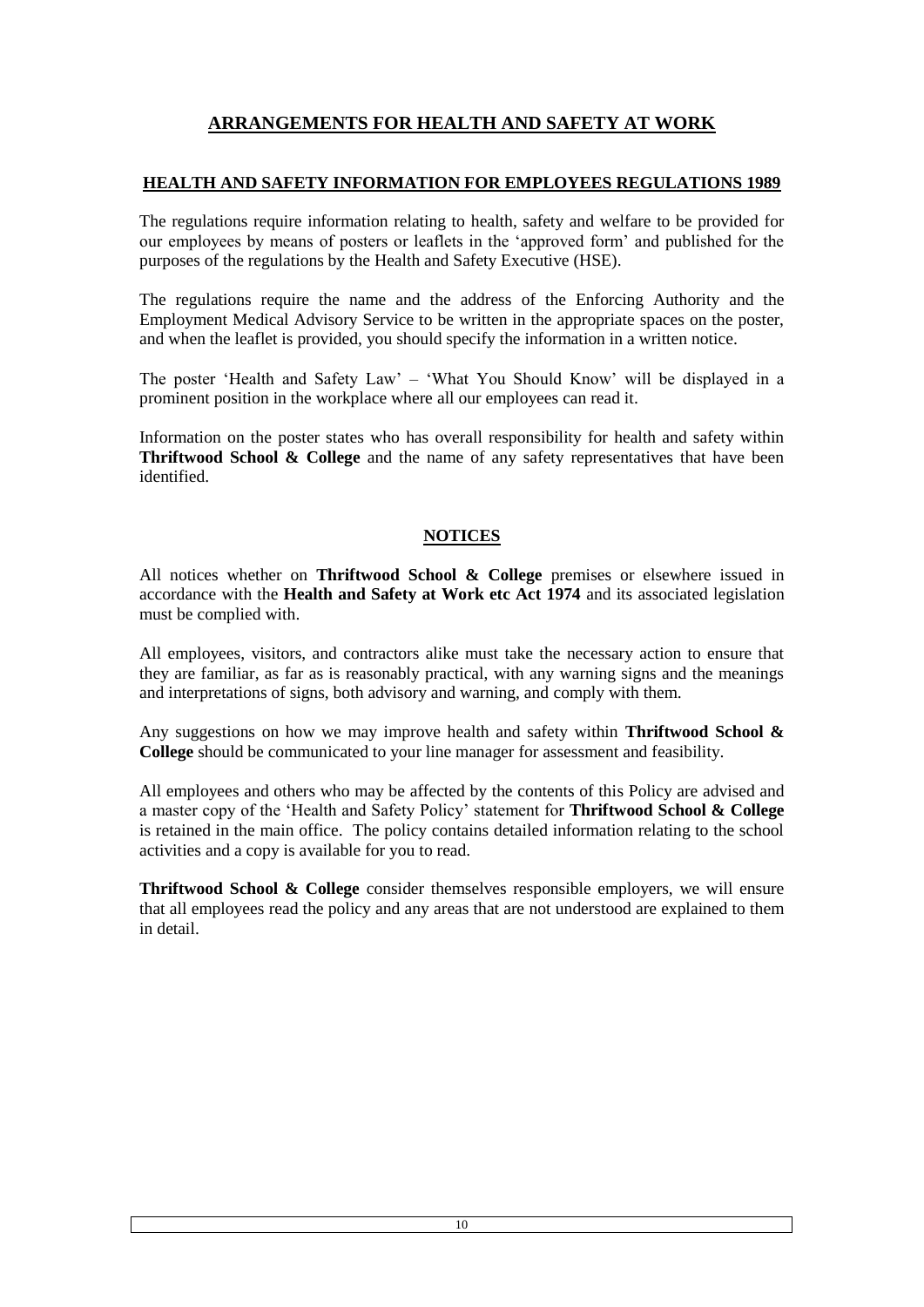# **THE HEALTH AND SAFETY (CONSULTATION WITH EMPLOYEES) REGULATIONS 1996**

Where there are employees, who are not represented by safety representatives under **The Safety Representatives and Safety Committees Regulations 1977 amended 1997** the employer must consult those employees in good time on matters concerning their health and safety at work. This will be carried out by meetings, talks, use of the notice board and an open door policy.

- The introduction of any measures in the workplace, which may substantially affect the health and safety of the employees.
- **The employer's arrangement for appointing or nominating an employees representative and** their responsibilities and any resources that may be required to allow them to carry out the duty.
- Any information that the employer is required to provide under relevant statutory provisions
- The planning and organisation of any training requirements with regard to health and safety
- Any new technologies that are brought into the workplace and the training and consequences with regard to health and safety that may arise from the new technology.

To allow the school to carry out this duty consultation with employees will be the responsibility of:

Georgina Pryke and Liz Smart

The elected or nominated person/s to act as the employees' representative is:

## **Dave Bailey and Dave Halliday**

Health and Safety will be a regular topic on departmental meeting agendas.

Regular health and safety information will be posted on a specific notice board. The notice board is located in:

## **In the Corridor near Administration offices.**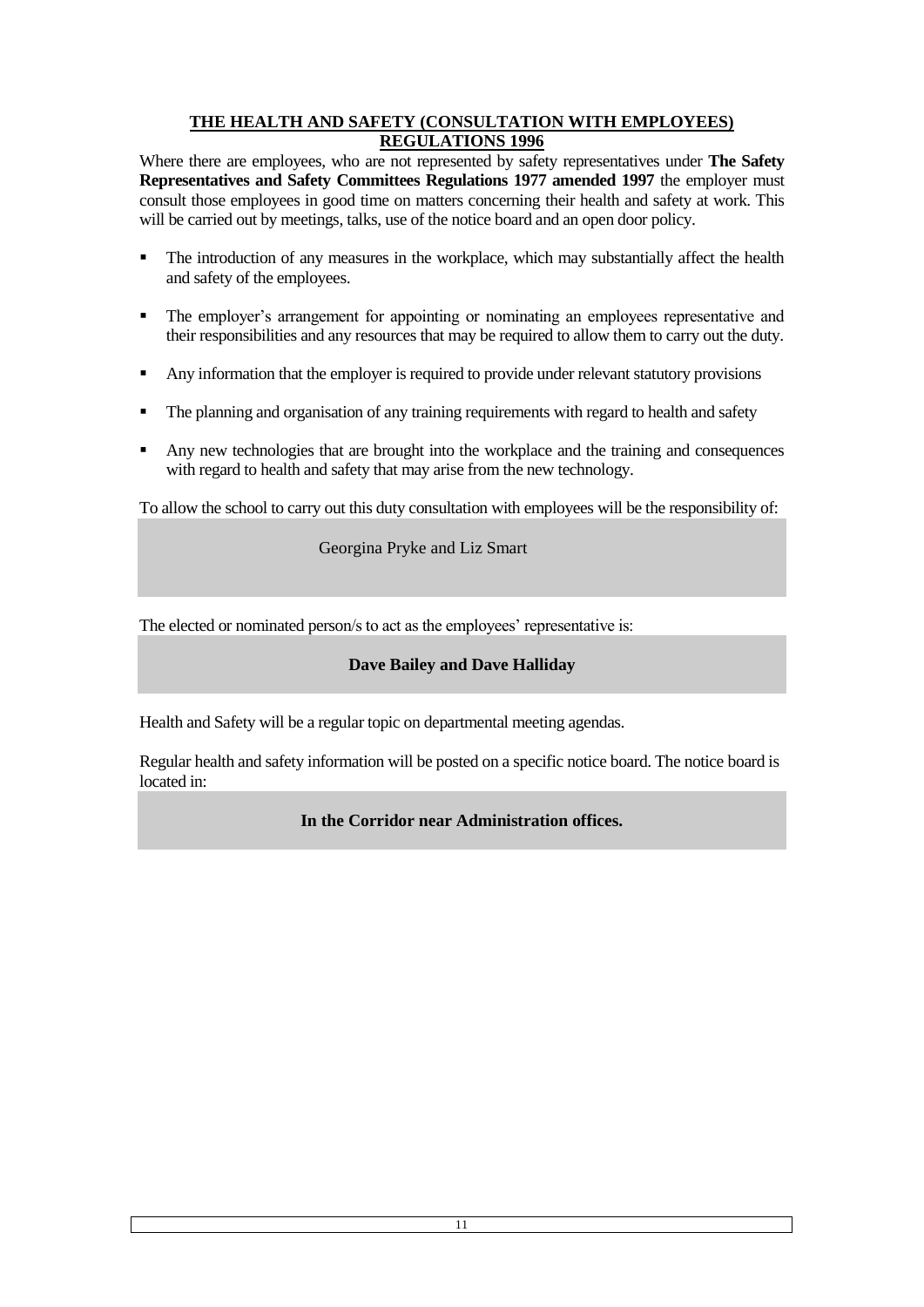# **IDENTIFYING AND MANAGING HEALTH AND SAFETY RISKS**

## **RISK ASSESSMENTS**

The **Management of Health and Safety at Work Regulations 1999, Regulation 3,** requires that we must carry out a suitable and sufficient assessment of the health and safety risks to our employees whilst they are at work. We will also consider those that are not in our employment who may come into contact with our school activities or premises. Before embarking on this task we need to have an understanding of the following:

- A **Hazard** is something with potential to cause harm.
- The **Risk** is a measure of the likelihood that harm will be caused.

**Thriftwood School & College** will ensure that we carry out suitable and sufficient risk assessments of all the tasks and equipment connected with our school activities that are likely to present a significant risk of injury or ill health to our employees or others within our activities.

The person responsible for ensuring that risk assessments are undertaken is:

# **Georgina Pryke and Liz Smart**

The risk assessments will be made available to all our employees who will read them. After reading and understanding the content of the risk assessment, the employee must sign our confirmation sheet to confirm that they have read and understood the assessment and its findings.

The responsibility for the implementation of risk assessments and any controls that are required rests with the nominated person identified above and shall be supported by any other employees as is required.

The managers or supervisors will also monitor the effectiveness of any actions resulting from the findings of the risk assessments. Any deficiencies that are identified will be reported to the person responsible for carrying out the risk assessments.

All risk assessments will be reviewed annually as a minimum or if there is any significant change that affects the validity of the risk assessment, whichever comes sooner.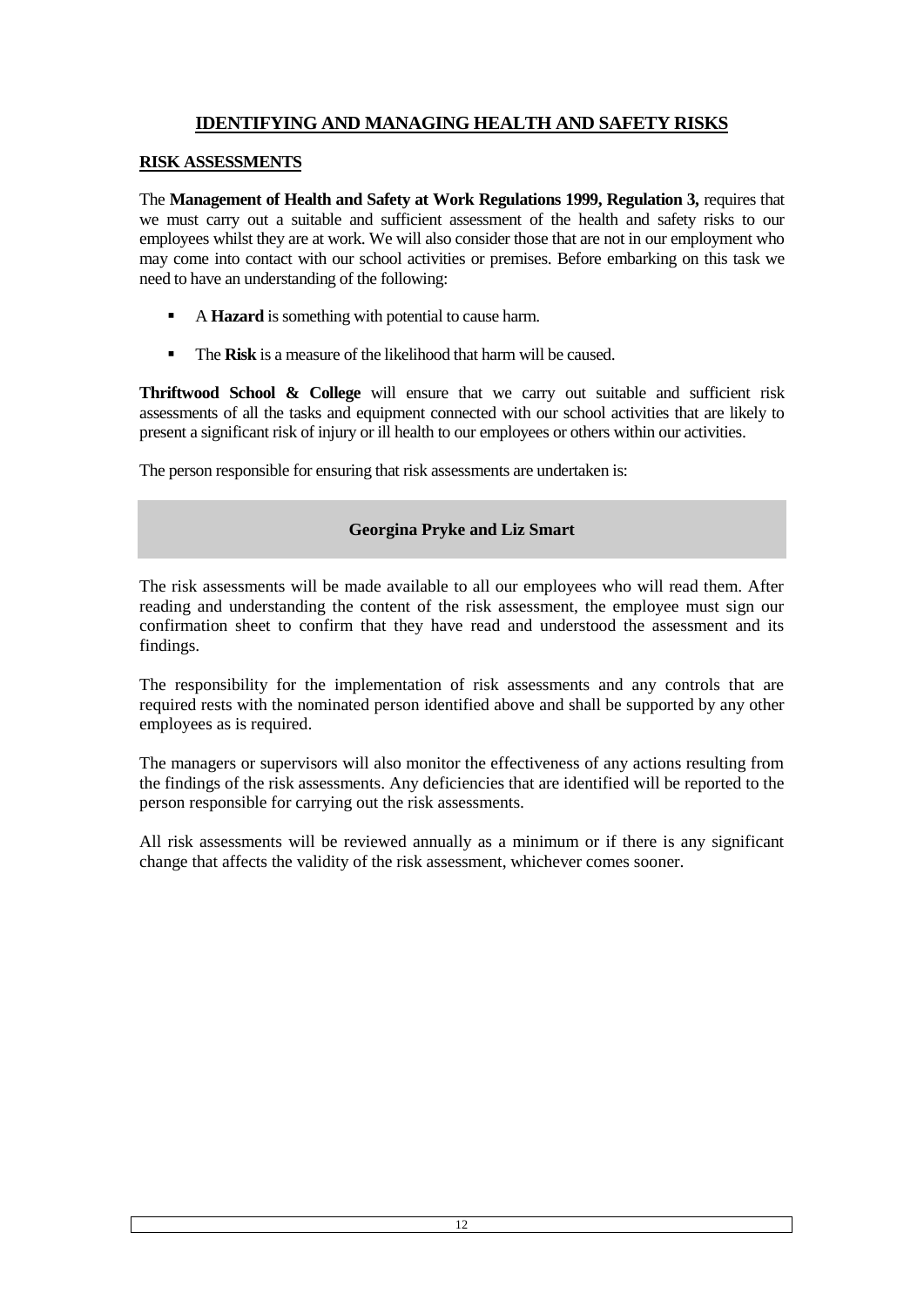# **CONTROL OF SUBSTANCES HAZARDOUS TO HEALTH**

The **Control of Substances Hazardous to Health Regulations 2004 as Amended** require us to carry out an assessment and record the risks involved with using, storing and handling hazardous substances.

Hazardous substances will not be used handled or stored until a suitable and sufficient risk assessment has been carried out. The findings and content of the risk assessment will be communicated to all employees likely to come into contact with the substance.

Material safety data sheets (MSDS) will be obtained for all hazardous substances purchased and this information will be retained. These data sheets are freely available from suppliers and manufacturers who have a legal obligation to provide them.

We also recognise that as a result of some activities hazardous substances may develop e.g. chemical experiments. These activities will also be assessed and controlled.

The person responsible for carrying out the CoSHH assessments is:

## **David Halliday at College, David Bailey at School**

After reading and understanding the content of the CoSHH assessments the employee will sign the confirmation sheet to confirm that they have read and understood the assessment and its findings.

Responsibility for implementation of CoSHH assessments and any controls that are required rests with the nominated person identified above and supported by any other employees as is required.

The effectiveness of the CoSHH assessment and any deficiencies will be reported to the person responsible for carrying out the CoSHH assessments.

All CoSHH assessments will be reviewed annually or if there are any significant changes that affect the validity of the risk assessment, whichever comes sooner?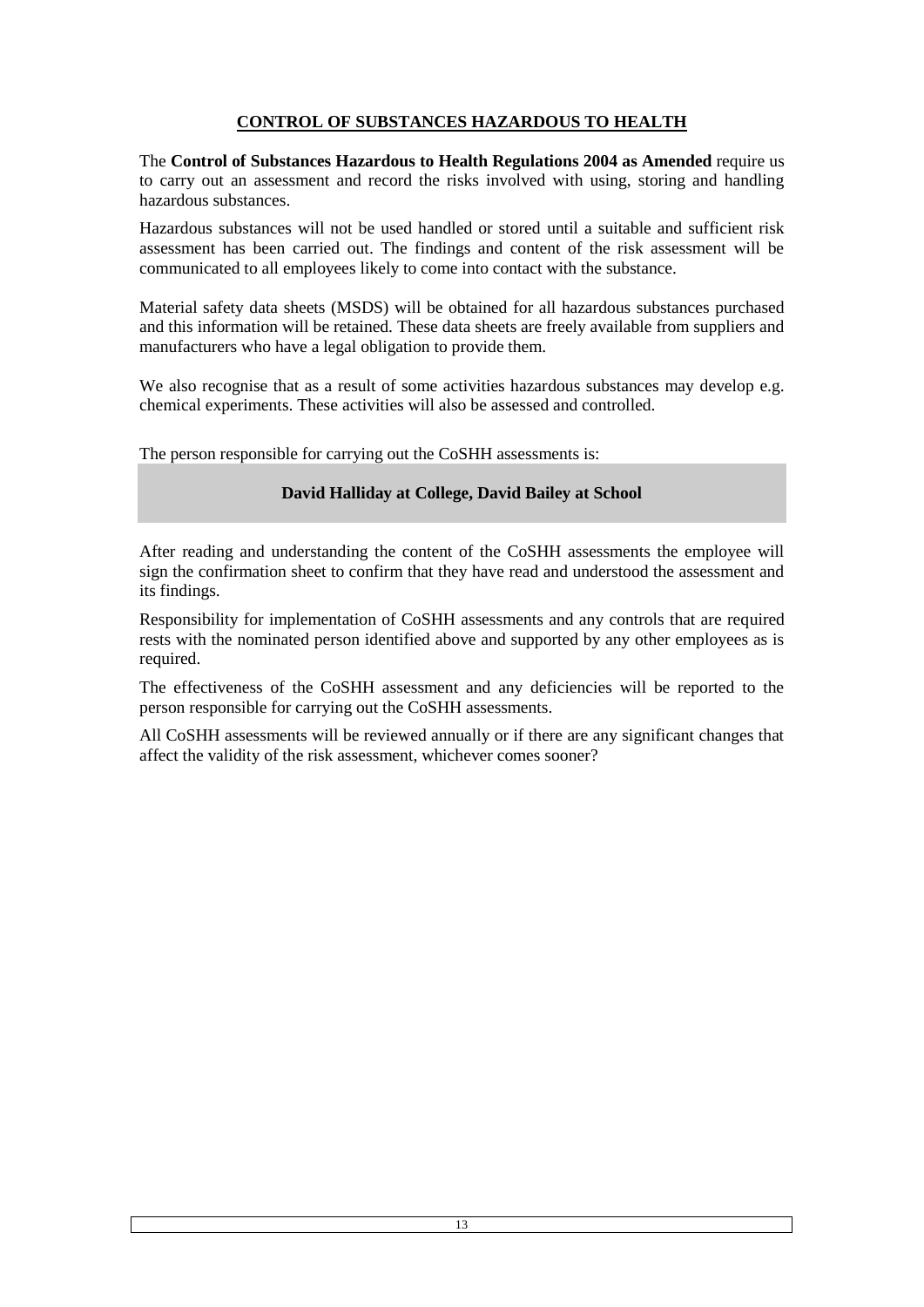# **BIOLOGICAL HAZARDS**

# **Control of Infection**

To control the risks associated with biological hazards such as viruses' from blood, faeces, and urine please refer to our Infection Control Policy. This has been put into place as a separate item to the Health and Safety Policy, although both policies support each other.

The person responsible for the Infection Control policy is:

# **David Bailey**

The Infection Control Policy must address such issues as:

- Education and training of employees and especially children in infection control issues especially hand washing and personal hygiene.
- Disinfection and decontamination including domestic cleaning.
- III health reporting and recording
- Monitoring, surveillance, and auditing.
- Use of personal protection equipment including powder free latex gloves
- Generation, collection, and disposal of clinical waste.
- Legionella

The person responsible for carrying out the Water Temperature and Legionella checks is:

#### **David Halliday at college, David Bailey at school**

Any questions about the policy must be directed to:

#### **As above**

The policy must be reviewed annually or when any significant change occurs which ever is soonest

The policy will be reviewed by:

## **SLT meetings with Site managers**

## **DRUGS AND MEDICINES**

If a child suffers asthma, diabetes, epilepsy, or other long-term illnesses this is recorded and he/she may require daily medication. If so, the parent should bring the medicine to school in a clearly labelled container to be kept in a box in the child's classroom (refer to asthma policy). The medicine will be administered by the First Aider or Head.

A register of children requiring such medication is to be available within the medical room and available to First Aiders. All medication will be accepted/stored/dispensed in accordance with the Supporting Pupils with Medical Needs Policy that includes administration of medicines.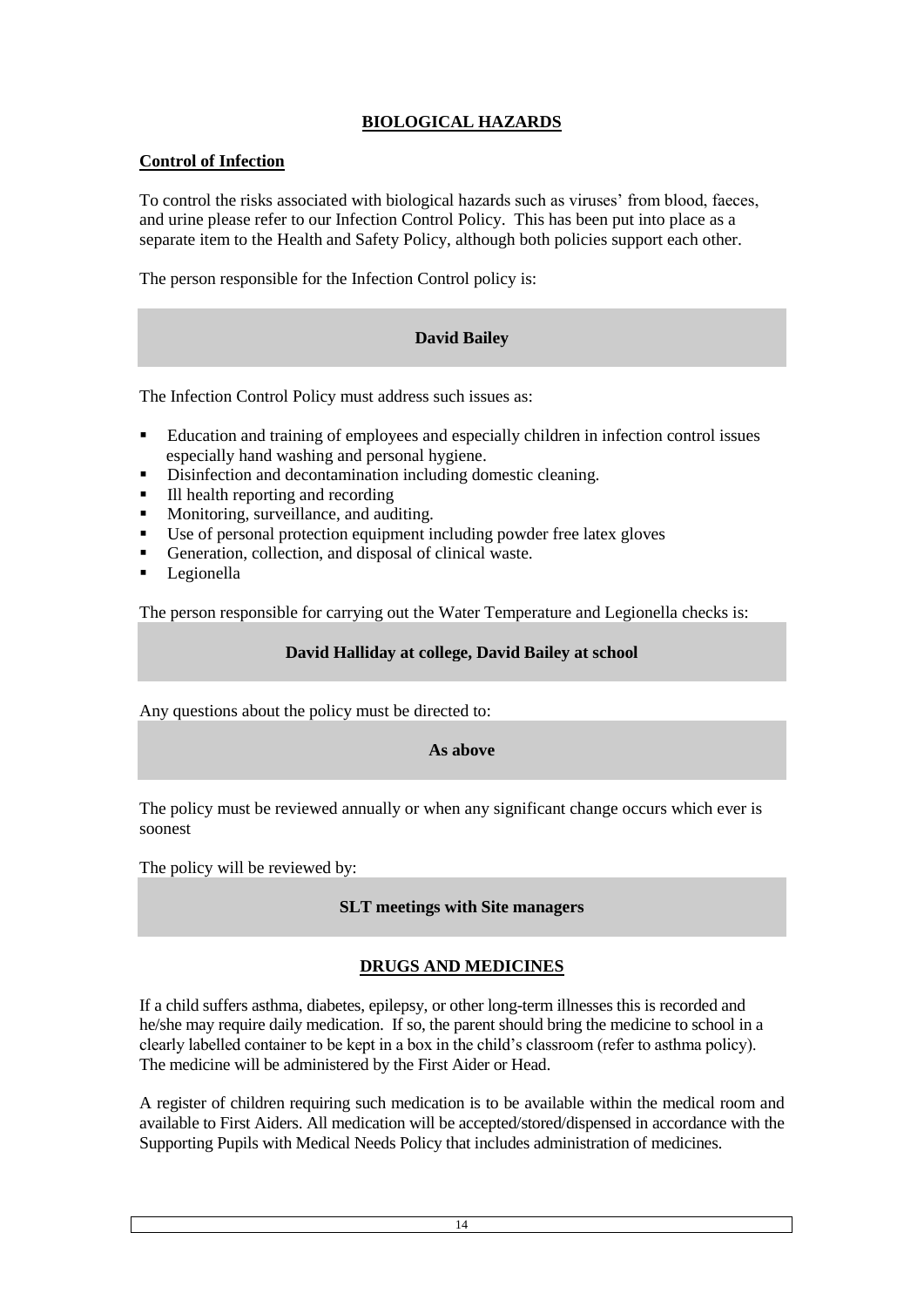# **MANUAL HANDLING**

The **Manual Handling Operations Regulations 1992 (as amended)** require that all manual handling tasks must be avoided where reasonably practicable, where this is not reasonably Practicable then an assessment of the risks to employees must be carried out. The manual handling assessments will be made available to all employees.

After reading and understanding the manual handling assessment, the employee will sign the confirmation sheet to confirm that they have read and understood the content of the assessment.

The person responsible for carrying out the manual handling assessments is:

# **David Halliday at college, David Bailey at school**

Responsibility for implementation of manual handling assessments and any controls that are required rests with the nominated person above, supported by any other employees as required.

The manager/supervisor will monitor the effectiveness of the manual handling assessments. Any deficiencies will be reported to the person responsible for carrying out the manual handling assessments.

However, management cannot carry out an assessment for all minor tasks therefore; it is the responsibility of employees to mentally assess the risk of harm to themselves and others before carrying out manual handling.

Before carrying out any manual-handling task employees must consider

**The Task** - What you are going to do **The Individual** – The persons own capabilities **The Load** - The weight, size and shape of the load **The Environment** – The environment to which the task is being undertaken

## **If in doubt, get help**

All manual handling assessments will be reviewed annually or if there is any significant changes that affect the validity of the risk assessment, whichever comes sooner.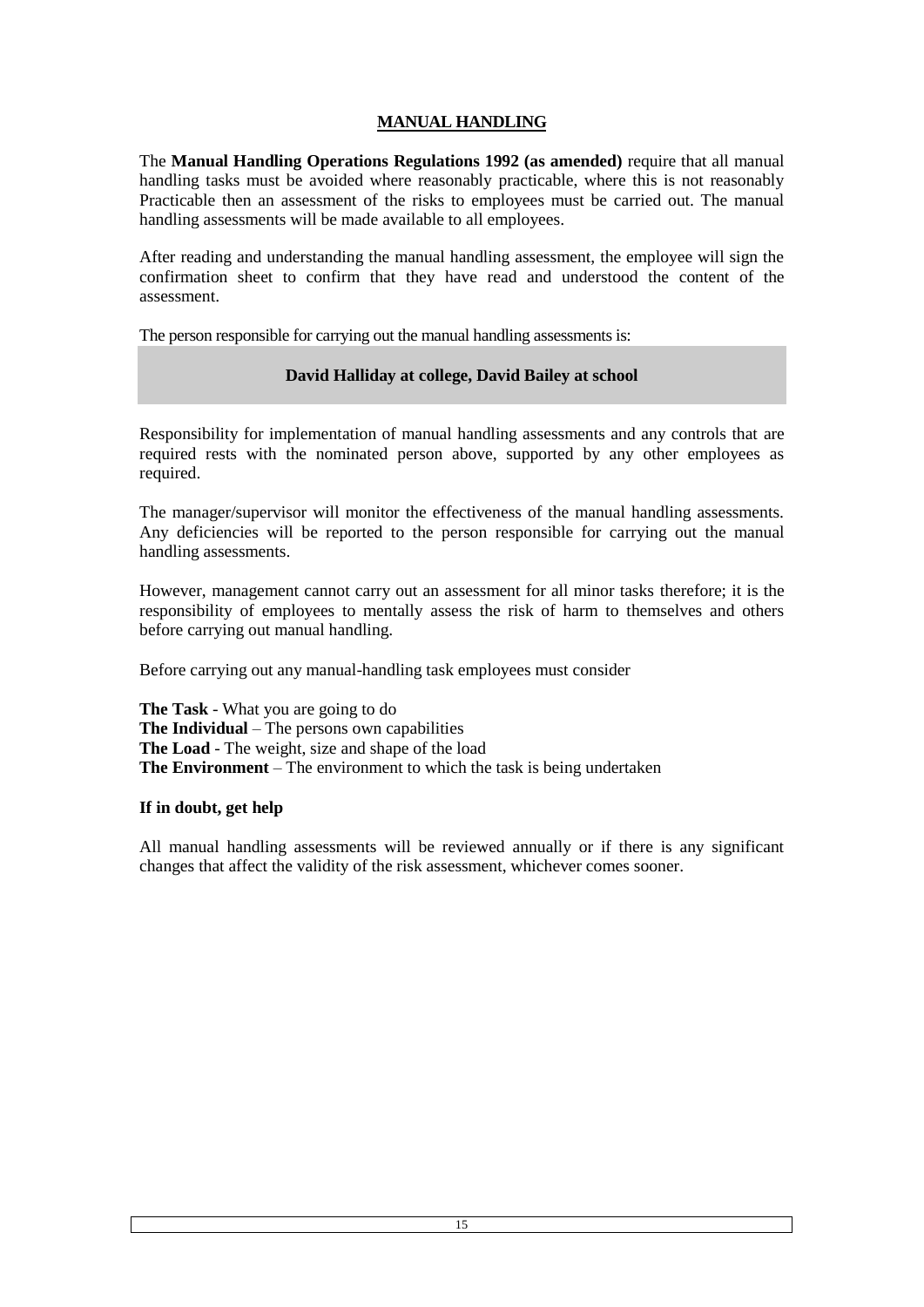# **PERSONAL PROTECTIVE EQUIPMENT**

Personal protective equipment (PPE) must be provided for employees where a risk assessment indicates there is a requirement. The equipment provided will be suitable for the task affording the necessary protection.

An assessment of personal protective equipment will be carried out and where a need is identified, the equipment will be provided at no cost to the user.

Where PPE is supplied then employees must use the equipment provided; this is a legal requirement under the **Health and Safety at Work etc Act 1974 section 7.**

The person responsible for the assessment and provision of PPE is:

#### **David Halliday at college, David Bailey at school**

Any questions or complaints (e.g. discomfort) about the PPE provided should be directed to:

#### **Georgina Pryke and Liz Smart**

The requirement for PPE will be reviewed regularly. PPE will always be used as a last resort when controlling risks.

#### **WORK EQUIPMENT**

The **Provision and Use of Work Equipment Regulations 1998** requires that all equipment and machinery used for work must be suitable for the task. When choosing work equipment a number of factors must be considered:

- The task that the equipment or machinery is to be used for.
- The environment where it is going to be used.
- Who is going to use it?
- All equipment purchased or hired by **Thriftwood School & College** must comply with the minimum safety standards as are required by **The Supply of Machinery (Safety) (Amendment) Regulations 2005,** We will also ensure our equipment is in compliance with British and ISO standards and it is CE marked when purchased within the European Union.

The person responsible for the supply, procurement, and repair of work equipment and machinery is:

**David Halliday at college, David Bailey at school**

Items of work equipment that require statutory inspection by competent persons will be inspected at the required intervals as stated below,

All portable electrical equipment will be inspected at regular intervals dependant on its type and usage.

The competent person responsible for inspection of electrical equipment is:

#### **David Halliday at college, David Bailey at school**

Records of these inspections are kept in:

**Site manager's offices**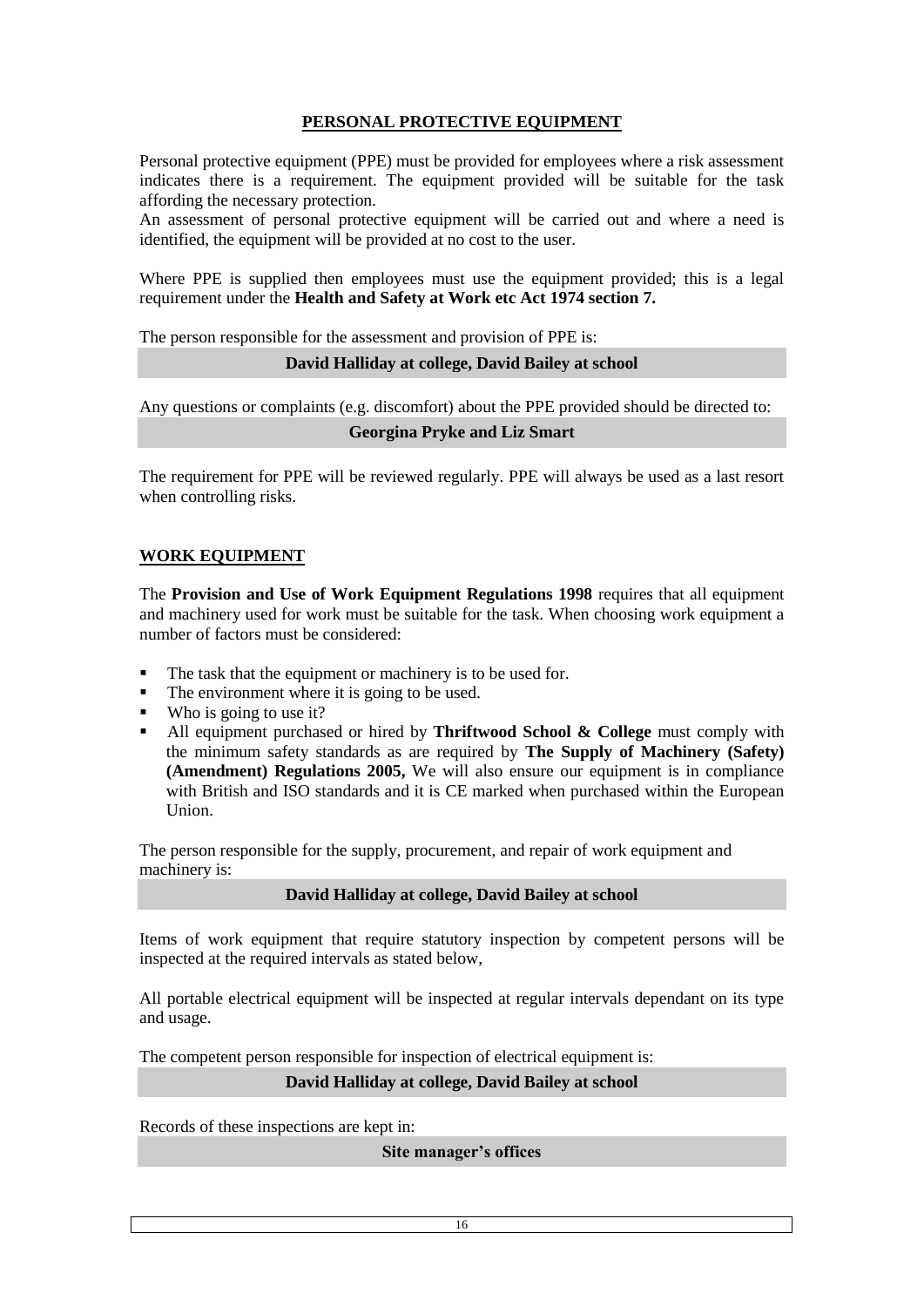# **WORK EQUIPMENT** - Cont

All defects of any work equipment must be reported to:

#### **David Halliday at college, David Bailey at school**

Records of repair and maintenance are retained and inspections of other work equipment that may deteriorate with use (e.g. play equipment, gym equipment, ladders and stepladders) require such inspections.

Records of repair and maintenance are kept in:

#### **Site manager's offices**

## **Machinery Guarding**

Under the **Provision and Use of Work Equipment Regulations (PUWER) 1998, Dangerous Parts of Machinery or Equipment (Regulation 11), require that all dangerous** parts of machinery or equipment must be guarded or covered. The Management will ensure that where practicable and technically possible, appropriate guards or covers will be fitted to dangerous parts of machinery or equipment.

Where this is not a practicable, alternative safety devices and jigs will be provided for the safety of its employees.

Employees are also reminded that they have a duty under the **Health and Safety at Work etc Act 1974** and **The Management of Health and safety at Work Regulations 1999** to work in a safe manner and to use all equipment provided for their safety. Failure to do this may lead to disciplinary action.

## **Stop Buttons and Guards**

Under the **Provision and Use of Work Equipment (PUWER) 1998 Regulation 16,** requires that emergency stop buttons will be fitted to all machinery and equipment where appropriate. The need will be determined by the specific risk assessment carried out on each machine or equipment.

In order to ensure that all guards, covers and emergency stops are maintained and in efficient working order, they will be tested and inspected at regular intervals (e.g. daily checks).

The Estate Manager will ensure that all machinery or equipment guards or covers and stop buttons are tested regularly and the test recorded.

Records of maintenance and repair of any work machinery or equipment will be kept available for inspection.

Any electrical work equipment that is used outside will be connected to the electrical circuit via a Residual Current Device that will break the circuit in the event of a fault or incident.

Any maintenance carried out on equipment that may be hazardous to people in his vicinity (e.g. work at height) will be carried out under strict isolation procedures. This may necessitate the need to raise a permit to work.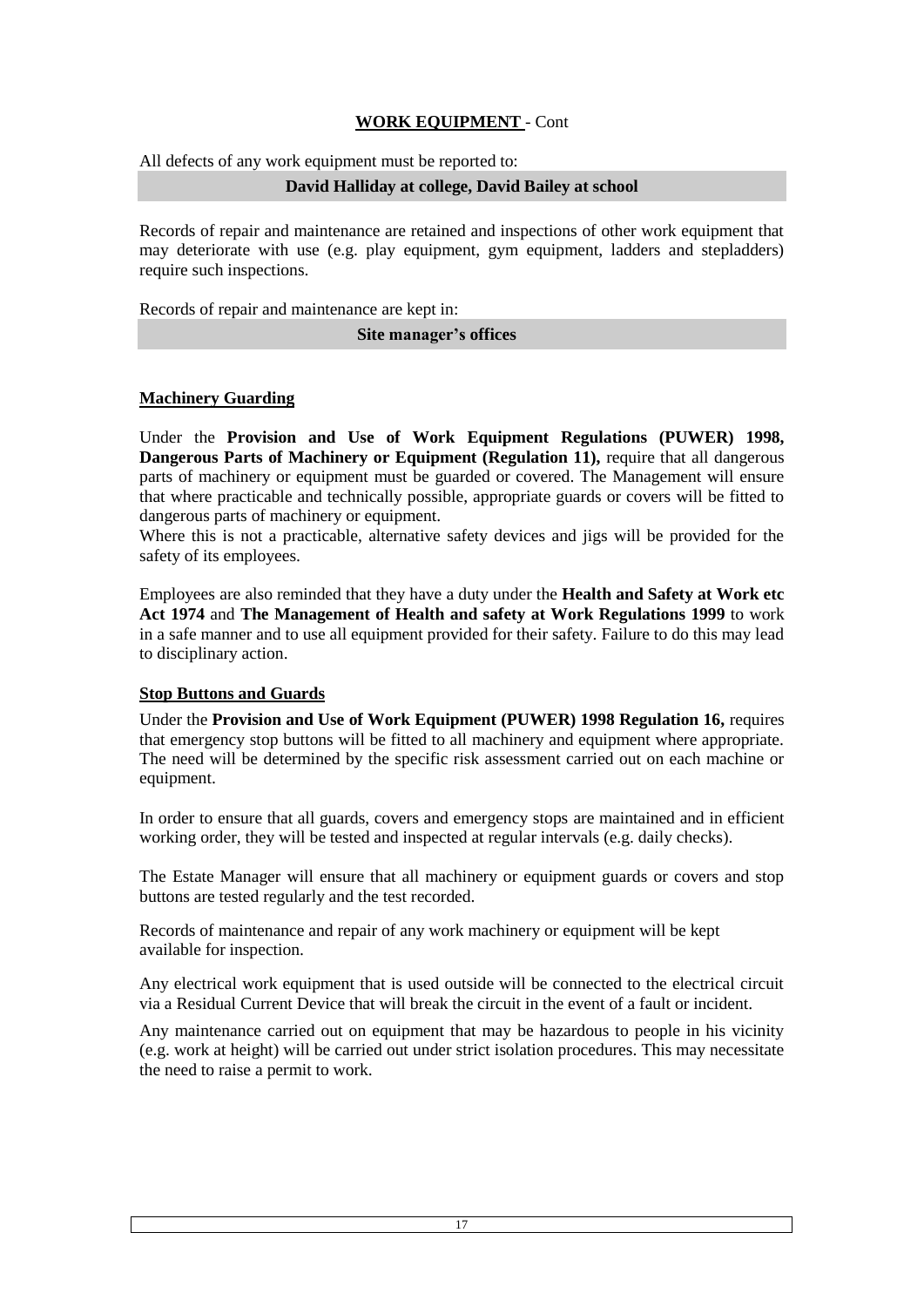# **DISPLAY SCREEN EQUIPMENT (DSE)**

The **Health and Safety (Display Screen Equipment) Regulations 1992** require that an assessment of all display screen equipment (DSE) and the workstation be carried out to identify any risks present in relation to essential display screen users as defined in the regulations.

Prior to carrying out the assessment, a checklist will be completed to identify the presence of any significant risk.

We recognise that DSE users require training and will provide it as necessary.

The person responsible for the assessment of display screen equipment is:

#### **Darren Mussenden**

The assessments will be reviewed annually or when any significant change occurs.

#### **Eyesight Tests and Corrective Glasses**

**Thriftwood School & College** accepts their responsibility under these regulations. Should an employee classified as an essential user under the regulations have difficulty with their eyesight whilst using the display screen for their work, then we will pay for an eyesight test. This will determine if the employee requires corrective glasses to reduce the health risks involved in the use of computer screens.

If corrective eyewear is required then we will provide basic eyewear, which must be used whilst the operative is using the computer.

**Thriftwood School & College** will not pay for any other type of eyewear, such as bi focal or varifocal if an employee requires these then they must pay the cost difference.

## **THE WORKPLACE**

The **Workplace Health Safety and Welfare Regulations 1992** are designed to provide employees with a safe place of work and adequate welfare facilities.

We will also ensure that the premises as well as any fixtures, fittings and plant within it do not present a health and safety risk to any children, visitors and contractors that may come into contact with our school activities and premises.

Premises inspections that provide for the early identification of defects and omissions will be carried out at regular intervals by representatives of both the staff and/or Executive Committee, when defects and omissions are identified then a time scale and person responsible for repair or implementation will be set.

Inspections of the buildings and outside environment will be carried out every:

#### **Bi-annually**

All defects and omissions must be reported promptly so that they can be dealt with. The person responsible for dealing with workplace defects is:

# **David Halliday at college, David Bailey at school**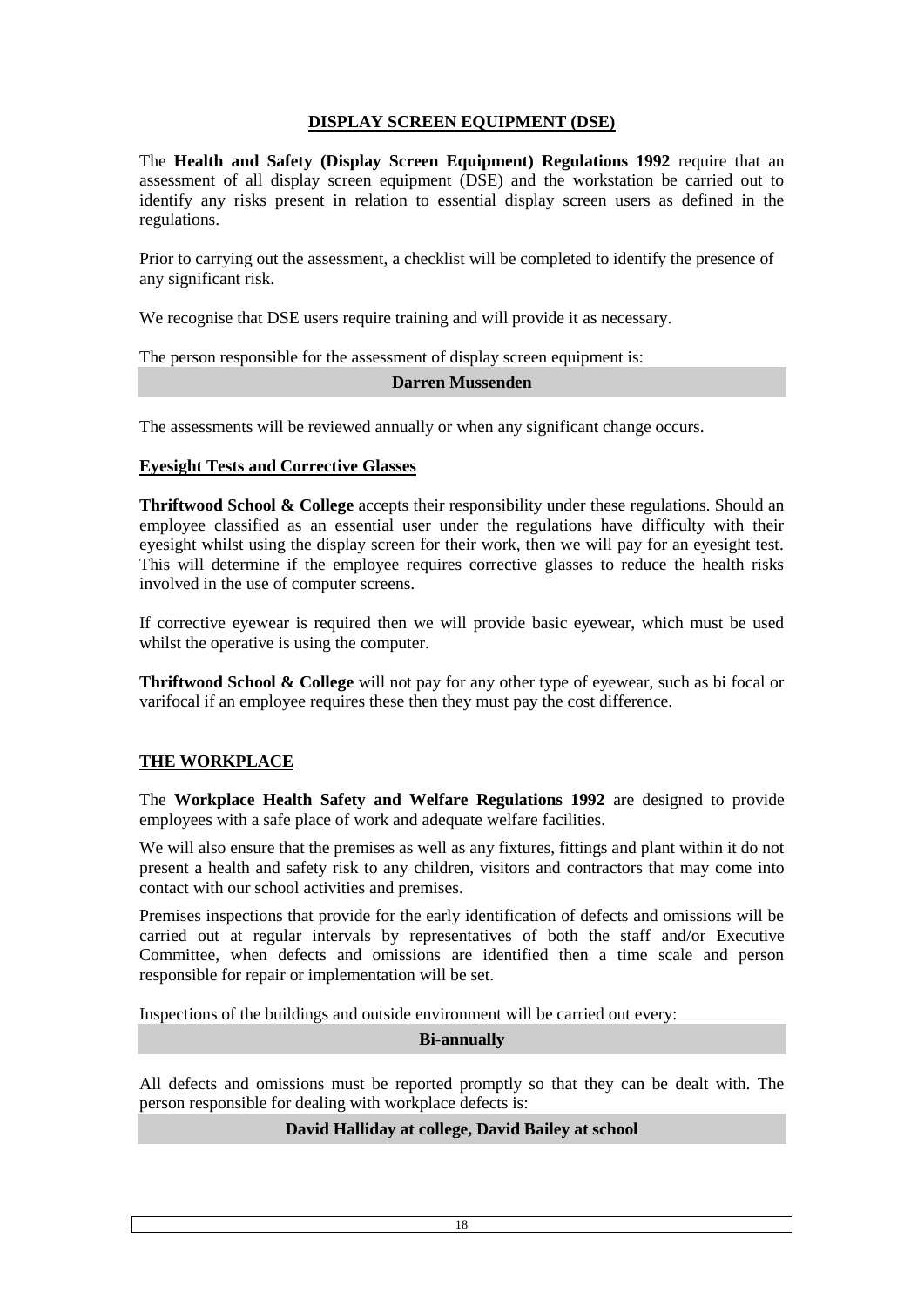The Institution of Electrical Engineers Regulations and the HSE recommend that a competent electrician should inspect fixed electrical installations at least every five years and a certificate of inspection obtained and retained.

The person responsible for ensuring electrical installations are inspected is:

# **David Halliday at college, David Bailey at school**

Any electrical defects must be reported to:

# **David Halliday at college, David Bailey at school**

In order to maintain a safe and health workplace, good housekeeping is extremely important. All employees have a part to play in the delivery of this requirement. They will ensure that their work areas and equipment is kept in a clean and tidy condition, items and equipment must not be left on the floor to present a trip, slip or fall hazard and any cables are to be routed away from traffic routes.

# **SMOKING**

"Smoking" is not allowed in any part of our premises including the playgrounds and entrances. It is also our policy to ensure that this legislation is fully applied and includes our vehicles and therefore "Smoking" is not allowed. In the event of a person smoking in the workplace areas, disciplinary action will be taken.

# **Good Housekeeping is Everybody's Responsibility**

Under the **Gas Safety (installation and use) Regulations 1998,** we have a duty to ensure that any installations within the premises are installed and maintained by a competent person. The annual checks will include the effectiveness of any flue, the supply of air for combustion, the operational pressure and the safe function of appliances.

The person responsible for ensuring a Gas Safe registered engineer inspects gas installation is:

# **David Halliday at college, David Bailey at school**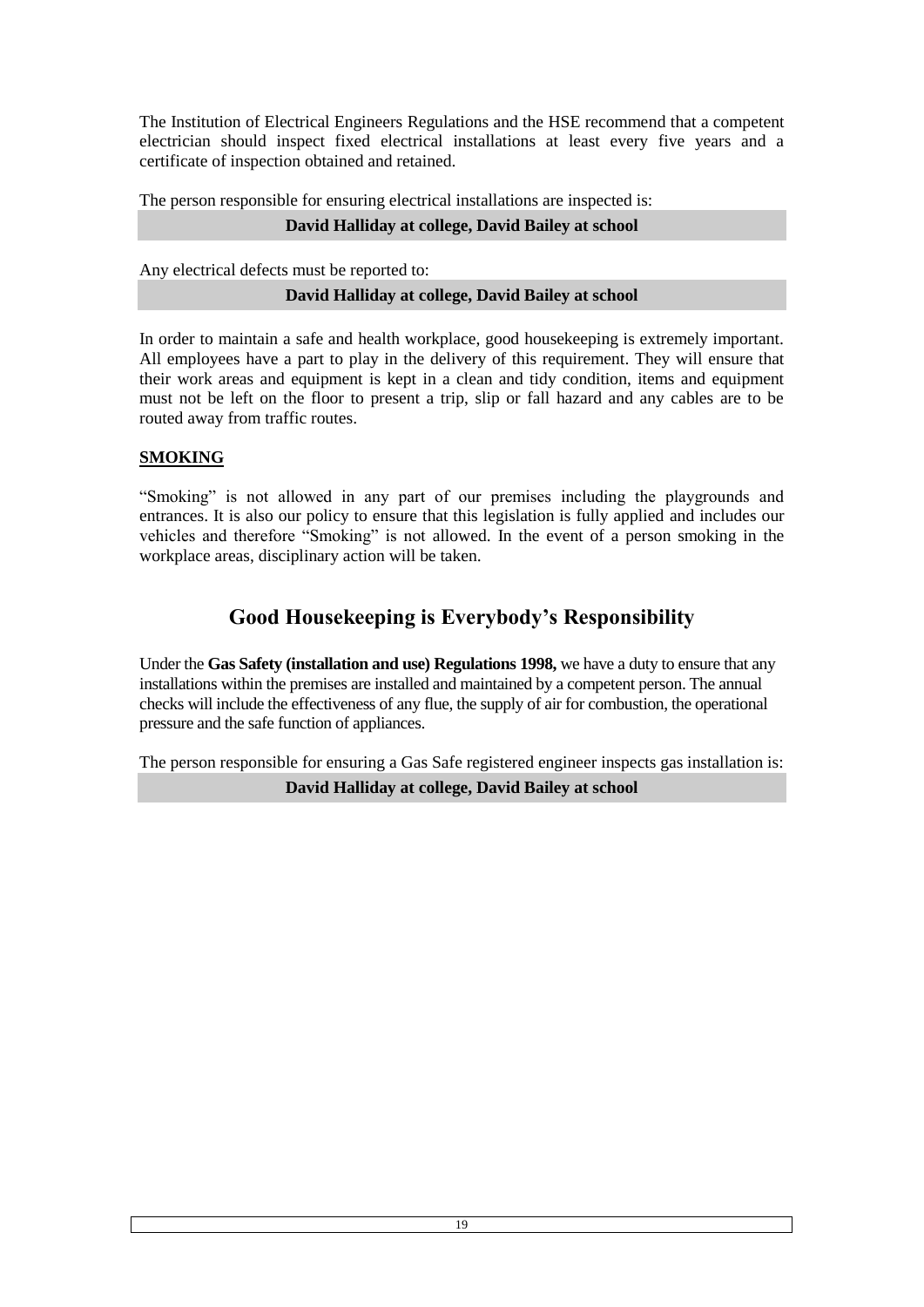# **CONTROL OF CONTRACTORS**

All contractors (for example electricians, window cleaners, painters, and decorators, plumbers) must report to reception on arrival and departure from the school. This is to ensure that the Head Teacher can make necessary arrangements to ensure the safety of staff and pupils.

We also understand that the controls must also protect the contractor from any risk to them from any hazards that may arise as a result of our school activities.

Prior to any contractor carrying out any work at our school premises or elsewhere on our behalf, the contractor must produce or complete the following:

- A copy of their current Employer and Public liability insurance.
- Copies of any accreditations applicable to the job they may have.
- A method statement for the task they are to carry out.
- Copies of all risk assessments relevant to the job.
- Any other information that may affect the health and safety of anybody involved.

The person responsible for the control of contractors is:

#### **David Halliday at college, David Bailey at school**

#### **ASBESTOS**

**Under the Health and Safety at Work Act 1974 Section 2** and the **Control of Asbestos Regulations 2012** we are required to protect the health and safety of our employees and others who may be affected by our undertaking, whether the work is for us or not.

Asbestos substances or materials will not be used handled or stored until a suitable and sufficient risk assessment has been carried out. The findings and content of the risk assessment will be communicated to all employees likely to come into contact with the substance.

The person responsible for ensuring that a risk assessment has been undertaken and an Asbestos Survey or Register is obtained before any work is undertaken is the responsibility of:

#### **David Halliday at college, David Bailey at school**

We recognise that Asbestos Exposure requires us to provide health surveillance of our employees. The level of health surveillance is dependant upon the level of exposure and the hazardous substance involved. This will be determined at the Asbestos assessment stage and form part of the control measures required.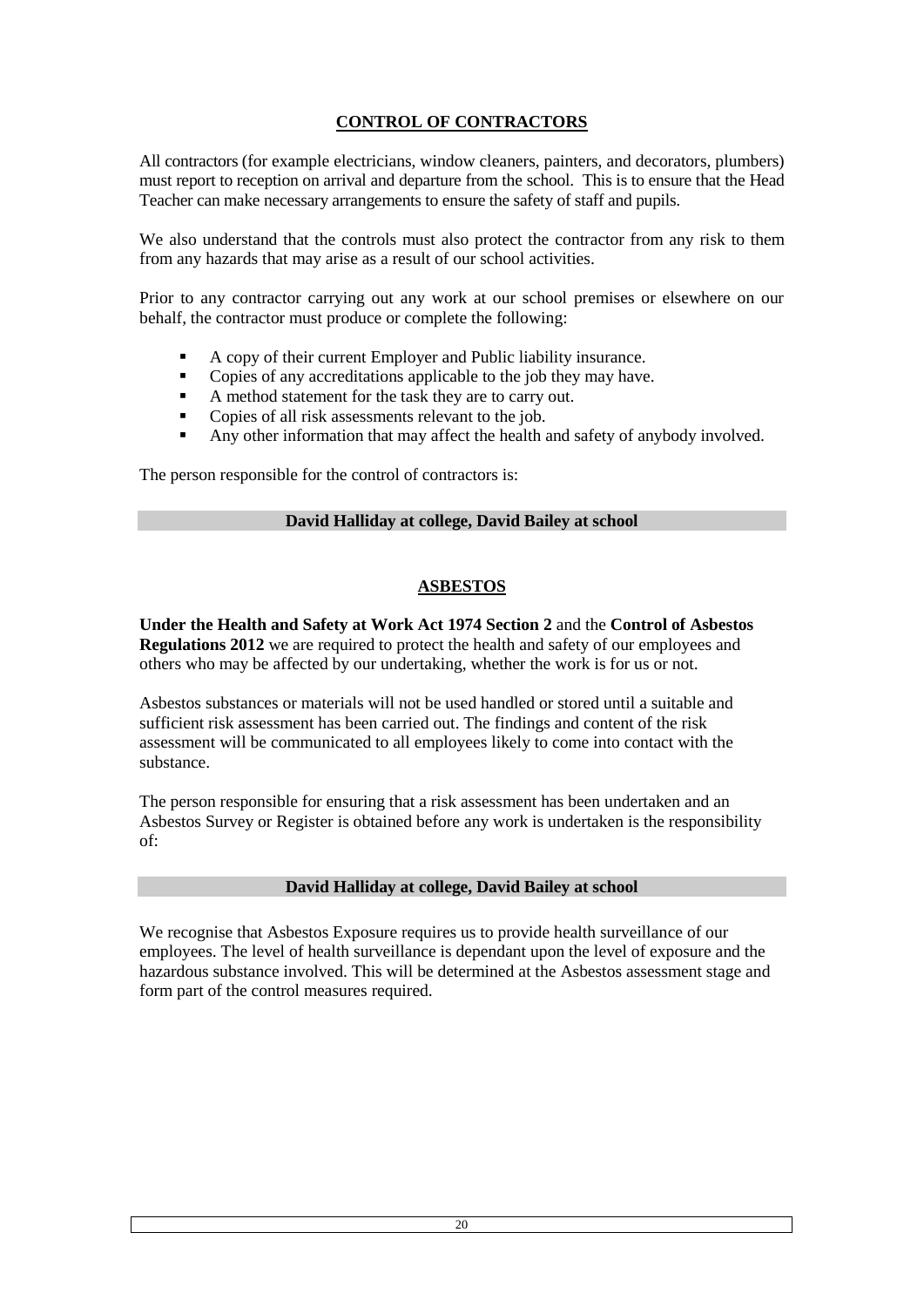# **LONE WORKING**

Thriftwood School & College has a duty to ensure the safety of lone workers as far as reasonably practicable. As far as the Health and Safety at Work, etc Act 1974 is concerned, the responsibility of the employer to ensure the safety of lone workers does not differ much from that of the responsibility to ensure the safety of employees working in a group or under close supervision.

Employees must co-operate with management to enable them to comply with their health and safety duties in respect of lone working. Section 7 of HASWA requires employees to take reasonable care for the health and safety of themselves and of other persons who may be affected by their acts or omissions at work.

**Thriftwood School & College** will manage the risks associated with lone working by the following means:

- Risk assessments will be carried out for all lone working activities. This will enable us to establish the degree of risk and to put in place the control measures required to reduce the risk to an acceptable level. Risk assessment will take into consideration the person, the equipment/ materials being used and the environment where lone working is carried out. The assessment will also consider the emergency arrangements including rescue and first aid.
- We will ensure that the required communication equipment and procedures are implemented to enable employees to be communicated with at suitable intervals (the degree of risk determines what constitutes a suitable interval). The means of communication will be determined via the risk assessment process, but the telephone is an obvious means.
- Only trained, competent and authorised persons will be permitted to work alone. Training, information and instruction will be provided following the satisfactory completion of a suitable and sufficient risk assessment.

Whether or not a person will be permitted to work alone in or out of normal hours, will depend on the degree of risk posed by the work, the working environment and on the individual.

The person responsible for ensuring that the risk assessment for lone working is carried out:

## **Georgina Pryke and Liz Smart**

The person responsible for developing procedures for the lone working activity is: **David Halliday at college, David Bailey at school**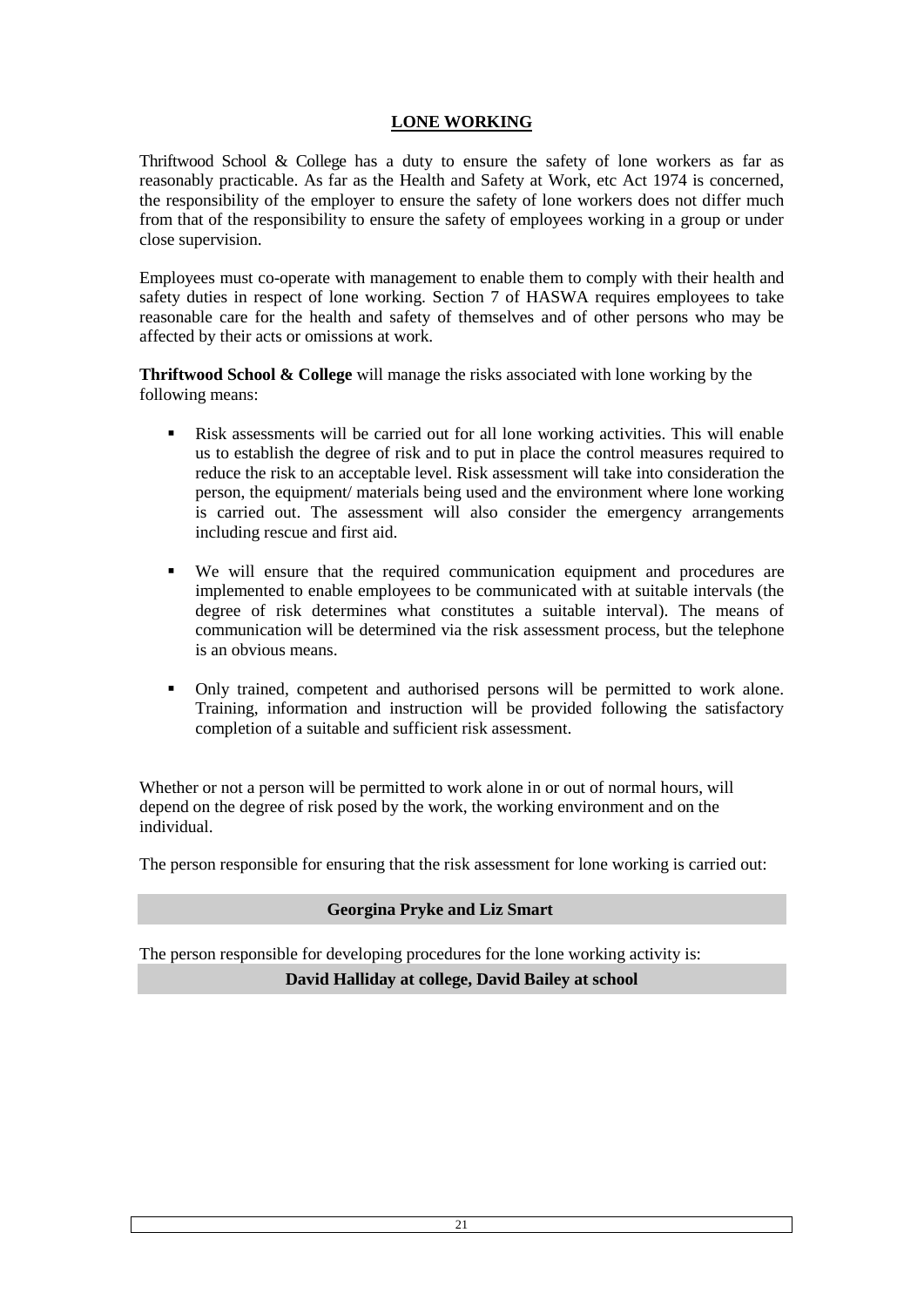# **SECURITY**

School security is of paramount importance. All staff are responsible for being vigilant and acting decisively and quickly should they notice a breach of security or security risk e.g. stranger on or near premises without identification etc.

The Head Teacher, staff and Executive Committee regularly review security arrangements for the site.

- 1. Access is via the main entrance only once the school day has begun. Staff may open external gates for access and once opened they are monitored at all times and locked when not in use.
- 2. Signs point out the main entrance and detail the need to register with the school office staff.
- 3. Signing in must be completed by **all** visitors and badges are issued to identify authorised visitors. Please see our Visitor Policy.
- 4. Children arriving late or needing to leave the school before the end of the day **must** register at the office.

#### **However, the whole community is encouraged to keep our school safe and secure by**

- 1. Notifying police immediately of any trespassers on the premises in or out of school working hours or of any unauthorised use of any part of the premises.
- 2. Notifying police if the alarm light is flashing or siren sounding.
- 3. By reporting any unusual suspicious sightings of cars or persons in the close proximity to the school.
- 4. Reporting of incidents that happen to their child or themselves e.g. asked to get in a car, offered sweets, asked questions about school routines etc.

The School and College have developed a Lockdown Policy to respond to an external threat on each site.

## **FIRST AID**

The **Health and Safety (First Aid) Regulations 1981** requires us to provide adequate first aid equipment and a sufficient number trained people to administer first aid when required.

We will carry out a first aid risk assessment; this will enable us to establish the number of trained first aid person/s we require as well as the amount of first aid equipment needed.

The School and Colleges appointed first aiders will take charge of first aid arrangements.

Factors considered will be:

- The number of people involved.
- The level of risk that our school activity presents (low, medium or high risk).
- The proximity of our school (location e.g. rural or town centre that may affect the speed at which the paramedics will arrive).
- Any other issues that may affect the assessment.

The qualified first aid people or appointed persons are listed within the first aid area of school and college.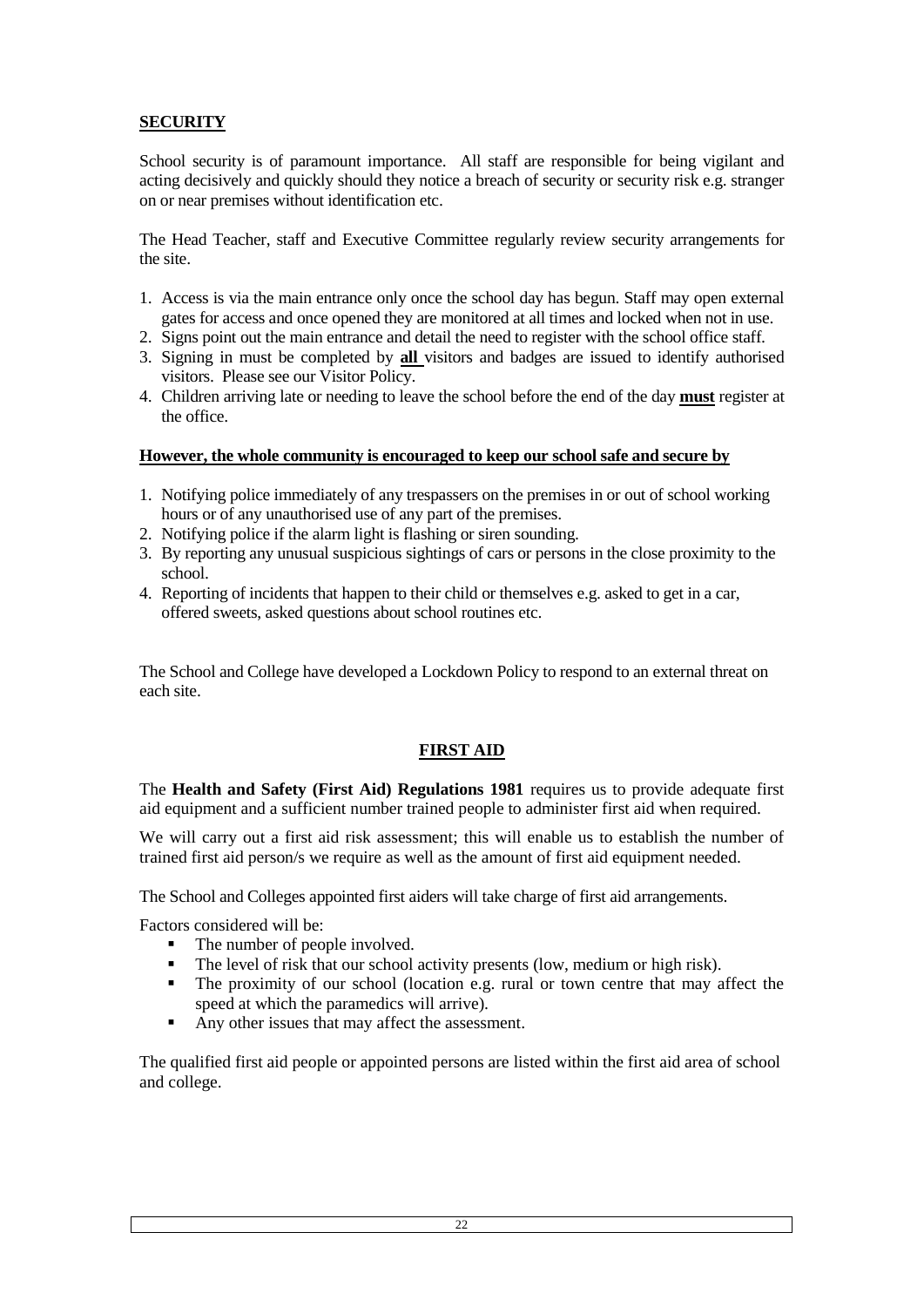The first aid boxes are located at:

# **SCHOOL: Medical Rooms, Kitchen COLLEGE: Every classroom, each corridor, construction room, gym, medical room, reception**

All accidents are to be reported and entered in the relevant accident book, which are located in:

#### **Medical Rooms**

All accidents will be investigated and remedial actions identified this will prevent reoccurrence of the same or similar incidents. The level of investigation will depend up on the seriousness of the accident.

The person responsible for investigation of accidents is:

#### **Georgina Pryke and Liz Smart**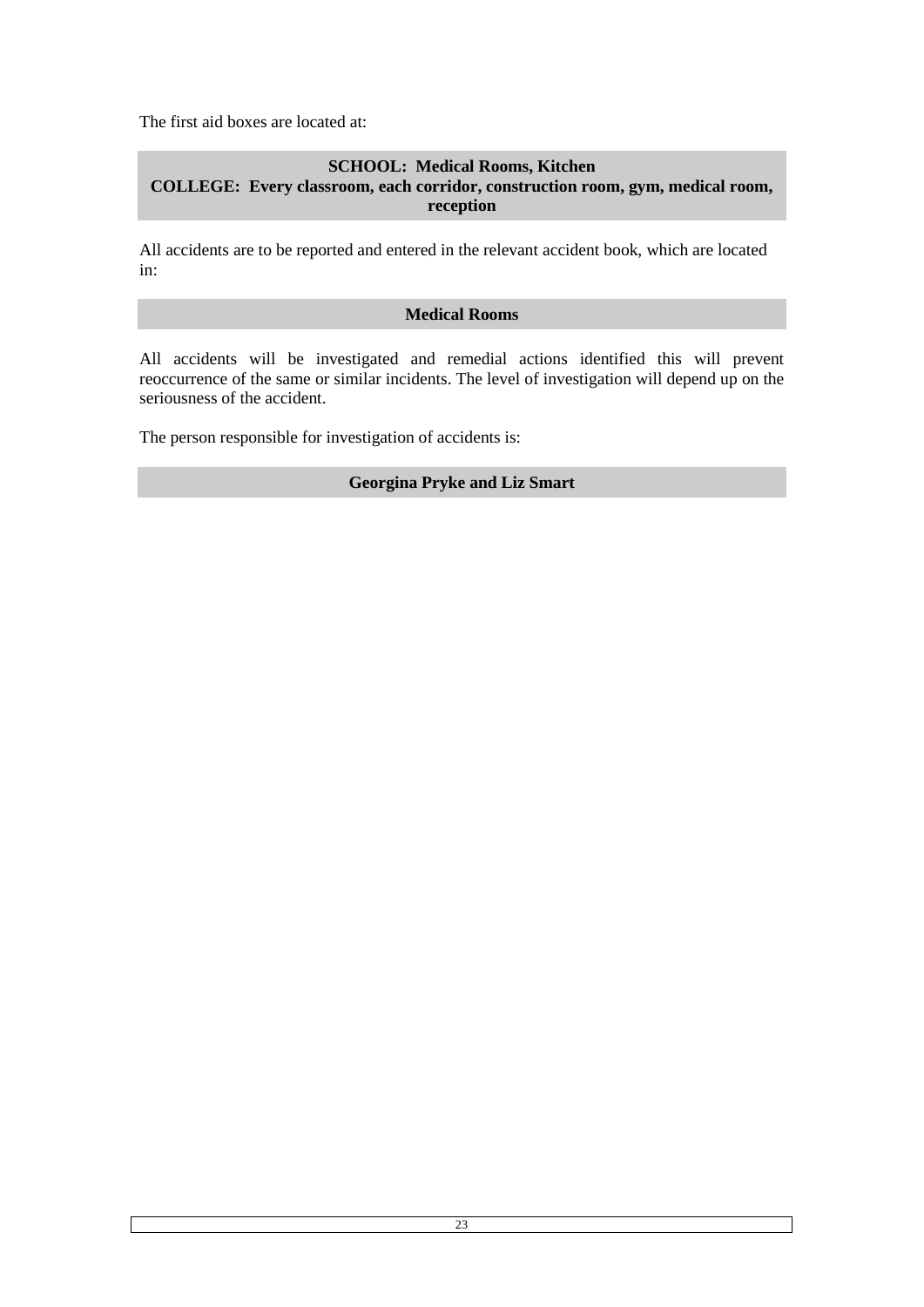## **REPORTING OF INJURIES DISEASES AND DANGEROUS OCCURENCES (RIDDOR) REGULATIONS 1995 (AMENDED 2013)**

Under these regulations specific work related accidents, diseases, and dangerous occurrences must be reported to the Enforcing Authorities. The method of reporting is through the **Incident Contact Centre (ICC)**.

Although there is a comprehensive list of reportable situations within the regulations, the main incidents that must be reported are:

- Fatalities –These must be report as soon as possible by the quickest method possible, usually by telephone.
- Major injuries such as broken bones and back injuries etc.<br>Iniuries that causes the employee to be away from his/her
- Injuries that causes the employee to be away from his/her normal work activity for more than seven days incapacitation (not counting the day on which the accident happened) incapacitation means that the worker is absent or is unable to do work that they would reasonable be expected to do as part of their normal work.
- Any incident that leads to a member of the public being taken to hospital by any means.
- **Diseases**
- Dangerous Occurrences

You only have to report injuries that lead to a worker being incapacitated for **more than seven consecutive days** as the result of an occupational accident or injury (not counting the day of the accident but including weekends and rest days). The report must be made within 15 days of the accident.

The person responsible for reporting incidents is:

## **Georgina Pryke and Liz Smart**

**You must still keep a record** of the accident if the worker has been incapacitated **for more than three consecutive days**. If you are an employer, who must keep an accident book under the Social Security (Claims and Payments) Regulations 1979, that record can be treated as a record for the purposes of RIDDOR.

The record must include information such as:

- The name and occupation of the injured person or those involved in the incident.
- The status of the injured person (employee or visitor/contractor).
- The location of the incident.
- A brief description of the incident or disease.
- The date, time and method of reporting.

Incidents and diseases can be reported by the following methods:

## **Online**

Go to www.hse.gov.uk/riddor and complete the appropriate online report form. The form will then be submitted directly to the RIDDOR database. You will receive a copy for your records.

## **Telephone**

All incidents can be reported online but a telephone service remains for reporting **fatal and major injuries only**. Call the Incident Contact Centre on 0845 300 9923 (opening hours Monday to Friday 8.30 am to 5 pm).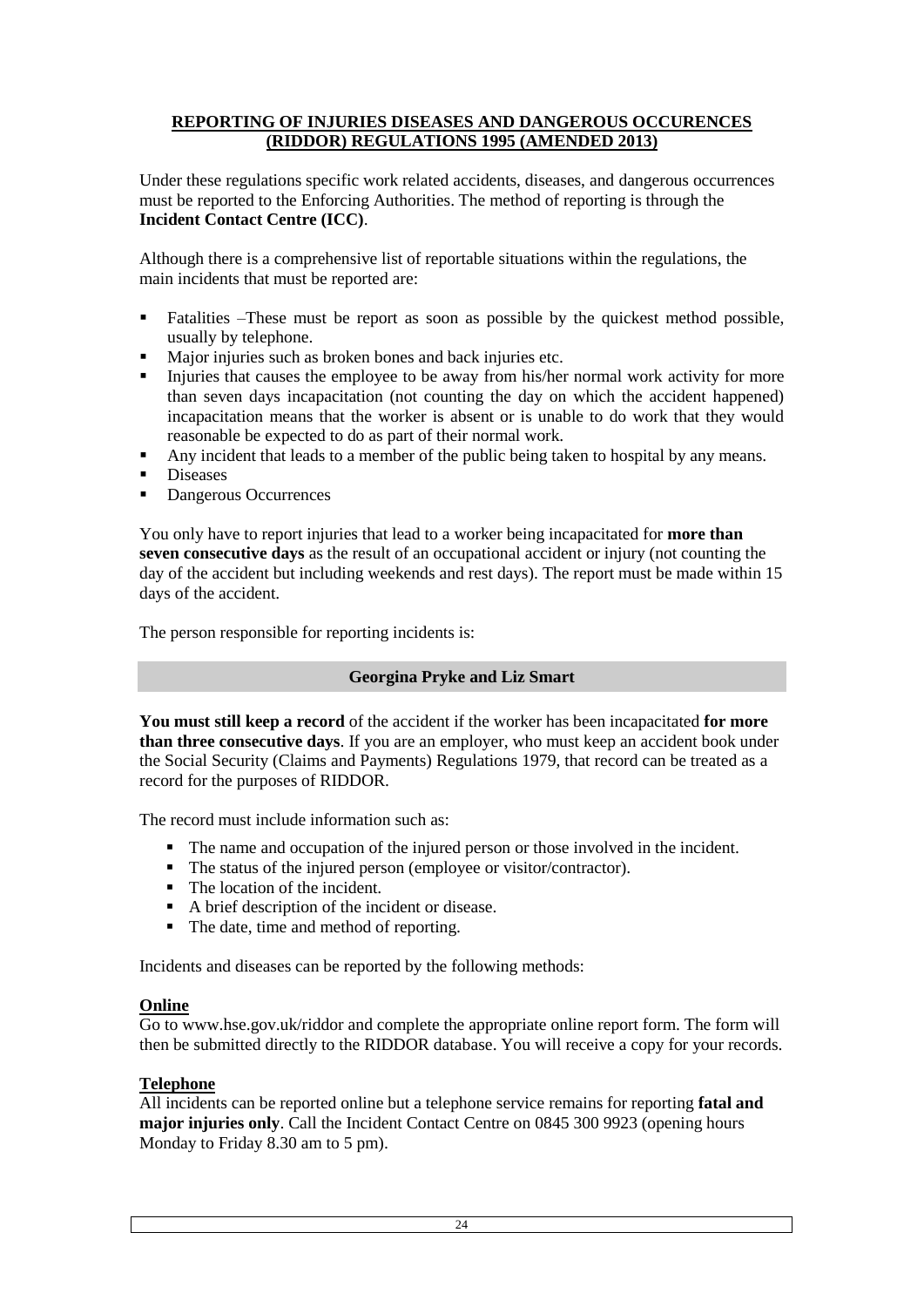# **FIRE SAFETY**

Under the **Regulatory Reform (Fire Safety) Order 2005** and the **Management of Health and Safety at Work Regulations 1999** employers are required to undertake a specific risk assessment of the risks posed by fire within their school's undertaking.

A specific fire risk assessment will be undertaken and the findings implemented.

The fire risk assessment will be review at least annually, or if there is any significant change in the circumstances.

#### **Essentials**

Fire prevention is part of everyone's duties. In particular, attention should be paid to checking the premises before leaving at night to ensure nothing has been left which could lead to a fire developing whilst the premises are unoccupied. In line with good practice and managing the environment all electrical appliances should be switched off when not in use rather than left in standby mode. This should include closing down computers, kettles etc. If equipment is needed to be left on or in standby mode, they should be kept clear of combustible material in case of a fault developing when unattended.

The volume of combustible rubbish must be kept to a minimum in order to reduce the risk of fire. Arrangements must be made to have any large amounts of combustible rubbish removed from the building.

## **FIRE DRILLS**

In the event of a fire being discovered, the nearest call point should be broken and only if safe to do so a fire extinguisher used to attempt to limit the fire spread.

In the autumn term, the staff and children will be informed before the first drill is to be held and all staff and pupils will be walked through the procedure. No warning will be given on subsequent occasions and there will be additional drills during the year.

The alarm system will be tested weekly with records maintained by:

#### **David Halliday at college, David Bailey at school**

The person responsible for carrying out the evacuation practices at least three times each academic year and then recording the results is:

## **Liz Smart and Georgina Pryke**

The fire marshals are:

## **Leadership Team, David Halliday at college, David Bailey at school**

All fire extinguishers are inspected by a competent person annually and must be replaced when discharged. The competent person for fire extinguisher inspection is:

#### **Initial/City Fire Services**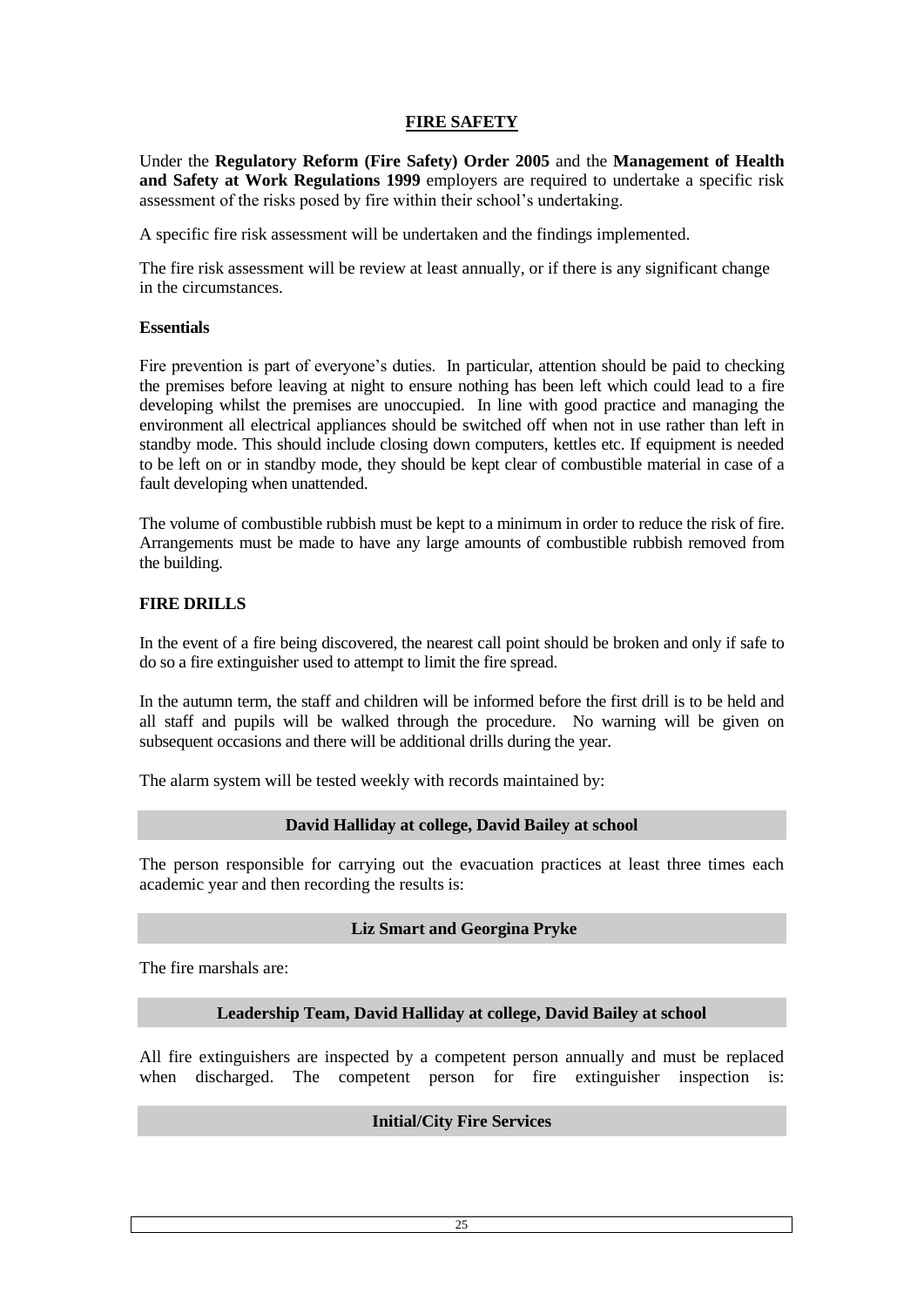The emergency lighting will be tested monthly and any defects found reported and repaired the person responsible for this is:

#### **David Halliday at college, David Bailey at school**

Emergency exits and evacuation routes will be kept clear at all times and checked at regular intervals the person responsible is:

#### **David Halliday at college, David Bailey at school**

#### **Flammable Liquids and Compressed Gases**

All flammable liquids and gases will be stored safely. Flammable liquids will be kept in a flameproof locker and employees will return them to the locker after use.

#### **Flammable Liquids are not to be left near sources of heat or ignition.**

Compressed gases are kept in a compound away form other sources of ignition and fuel, when a bottle is exchanged, the empty will be returned to the compound immediately and not left in the working area.

#### **FIRE ACTION**

The Fire Procedure is as follows:

#### **If you discover a fire:**

- Raise the alarm by the recognised method.
- Only tackle the fire if trained to do so, with the equipment provided, ensuring your exit is clear at all times and without taking personal risks.

#### **Contact with Emergency Services:**

In the event of the alarm being triggered automatically, all staff are to follow the procedures laid down in the emergency evacuation procedure.

#### **Upon hearing the alarm:**

All pupils will stand in silence and form a line to leave the working area. The person in charge of the pupils will instruct the pupils to leave by the nearest safe exit, follow behind and close all windows and doors behind them, switching off any electrical equipment where possible. The pupils must make their way to the fire assembly point in an orderly manner.

Nominated members of staff must be responsible for checking toilet areas on the way out of the building to ensure that no children are left behind.

To ensure that no one is left in the toilets please follow this course of action:-

Nominated staff to check toilets/cloakroom for classes in each area.

The assembly point is situated at:

**School – playgrounds College – Astro- turf**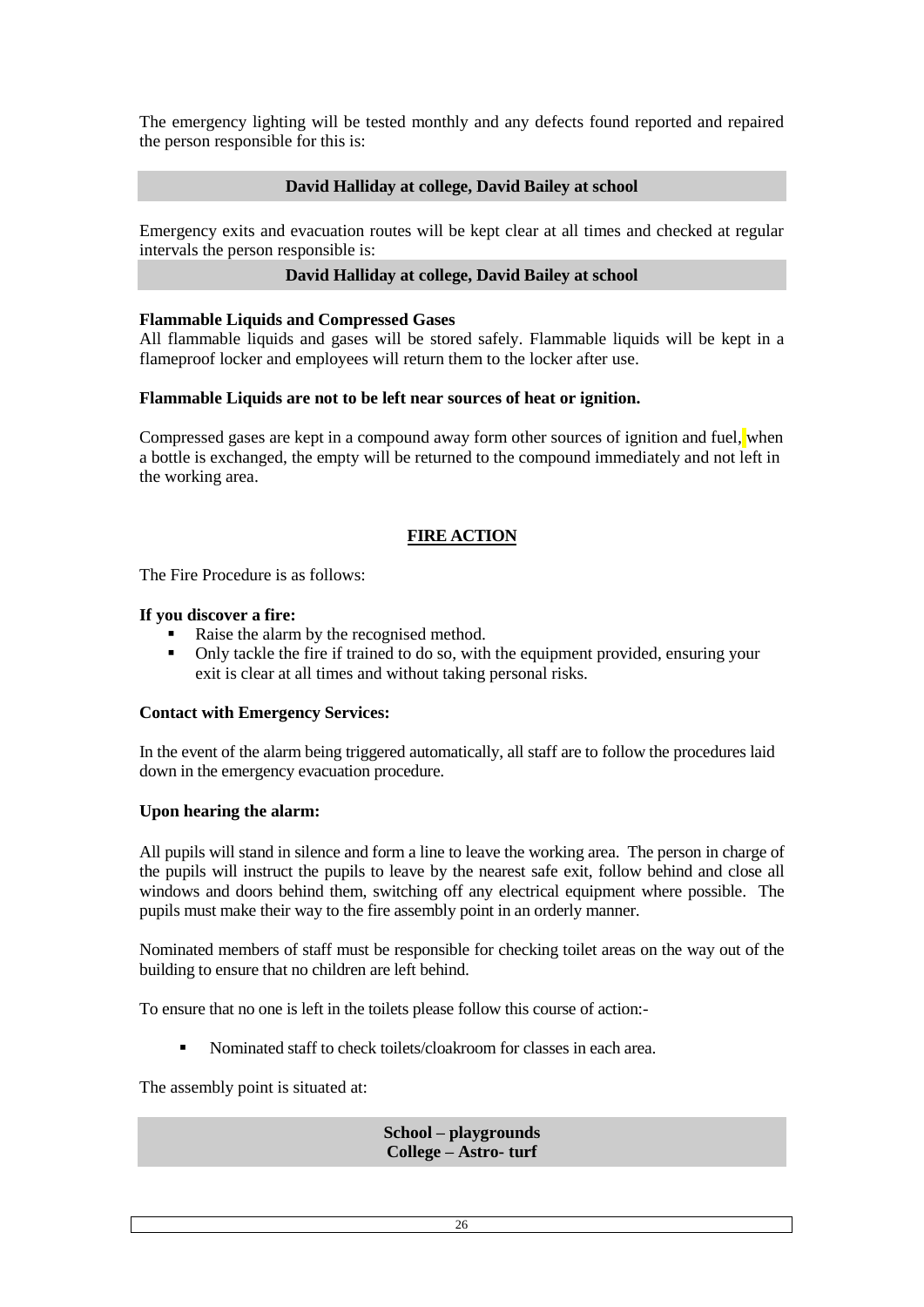The registers will be used to ensure that all people (including visitors and contractors) are present. This will be coordinated by:

# **Administration staff**

#### **Once Evacuated from the building**

- Any missing persons must be reported to the Head Teacher/or person deputising in their absence.
- The Head Teacher will inform the fire service of any missing persons.
- The Head Teacher may direct that the children be moved to another place of safety depending on the circumstances.
- Do not re-enter the building until the Premises Manager informs the Head Teacher that it is safe to do so.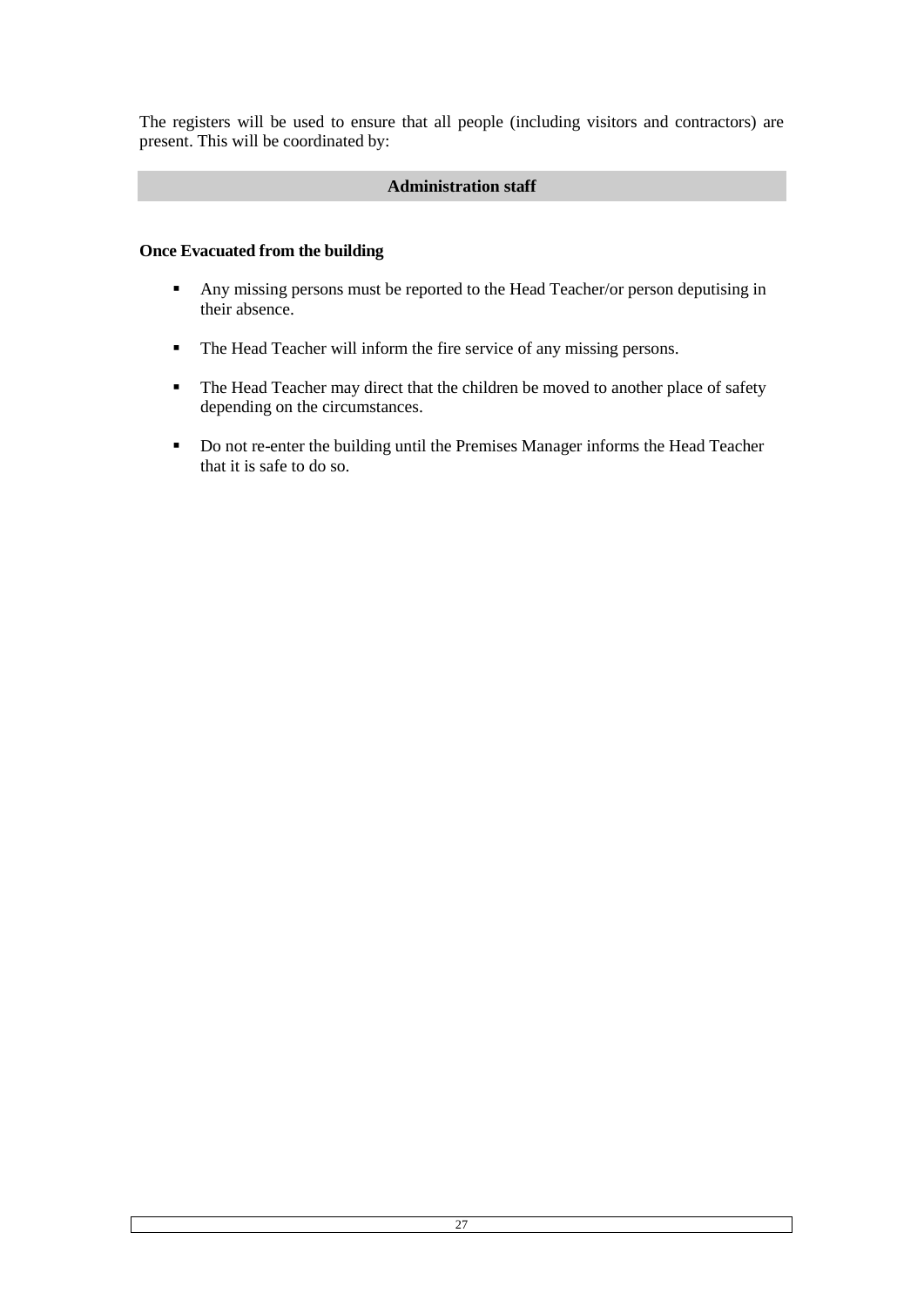# **DANGEROUS SUBSTANCES AND EXPLOSIVE ATMOSPHERES**

The Dangerous Substances and Explosive Atmospheres Regulations 2002 (DSEAR) require employers to control the risks to safety from fire and explosions.

DSEAR stands for the Dangerous Substances and Explosive Atmospheres Regulations 2002.

Dangerous substances can put peoples' safety at risk from fire and explosion. DSEAR puts duties on employers and the self-employed to protect people from risks to their safety from fires, explosions and similar events in the workplace, this includes members of the public who may be put at risk by work activity.

# **WHAT ARE DANGEROUS SUBSTANCES?**

Dangerous substances are any substances used or present at work that could, if not properly controlled, cause harm to people as a result of a fire or explosion. They can be found in nearly all workplaces and include such things as solvents, paints, varnishes, compressed gases (such as oxygen cylinders, calor gas, etc).

# **WHAT DOES DSEAR REQUIRE?**

Employers must:

- Find out what dangerous substances are in their workplace and what the fire and explosion risks are;
- Put control measures in place to either remove those risks or, where this is not possible, control them;
- Put controls in place to reduce the effects of any incidents involving dangerous substances;
- Prepare plans and procedures to deal with accidents, incidents and emergencies involving dangerous substances;
- Make sure employees are properly informed about and trained to control or deal with the risks from the dangerous substances;
- Identify and classify areas of the workplace where explosive atmospheres may occur and avoid ignition sources (from unprotected equipment, for example) in those areas.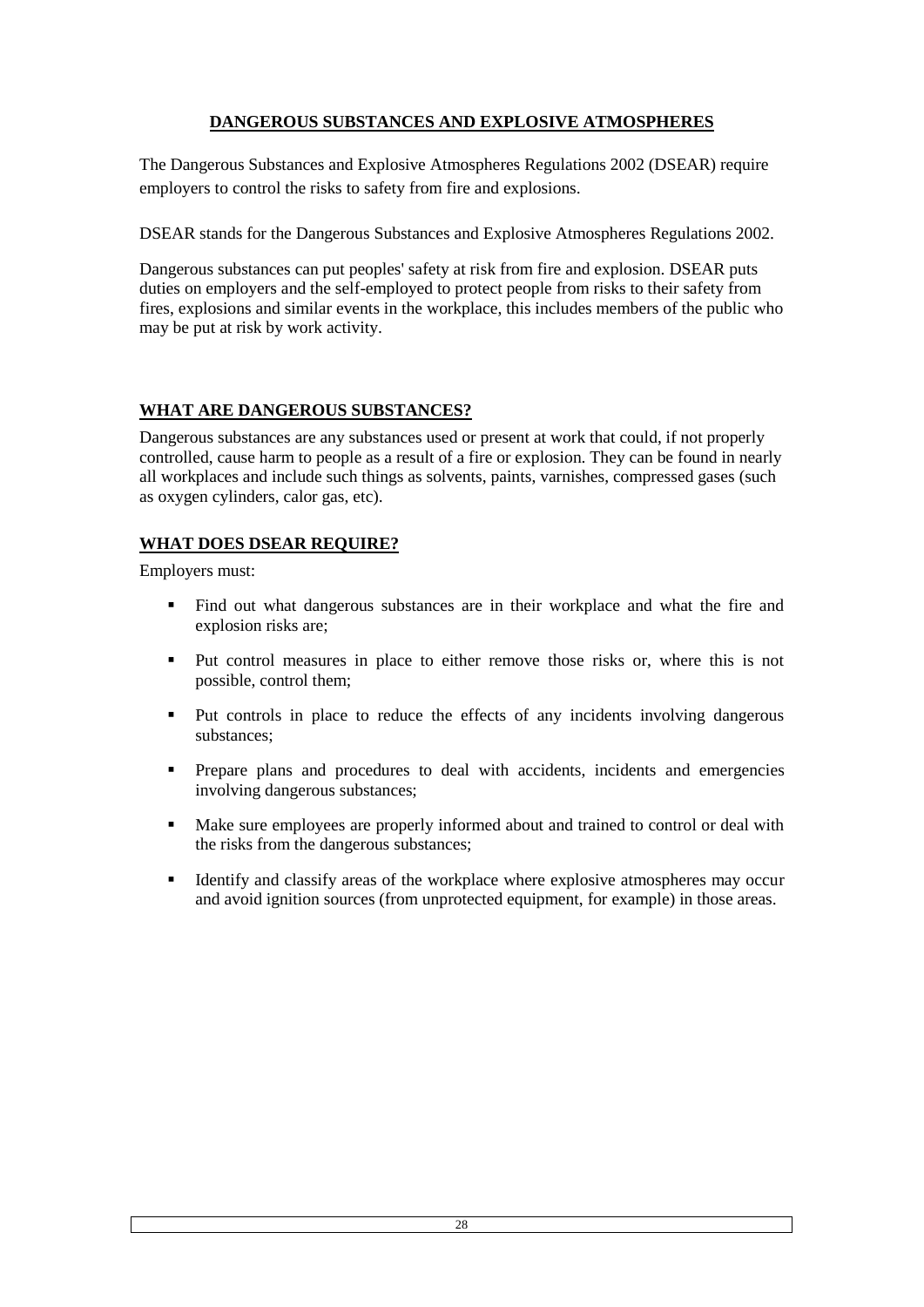## **STRESS**

**Thriftwood School & College** recognises that work related stress can cause ill health and will put controls in place to help prevent stress. However, **Thriftwood School & College** cannot be held responsible for stress caused by outside sources such as financial or domestic problems.

Because stress does not affect all people in the same way and that one person may find a job stressful when another does not, it is difficult to assess the risk to all employees. Therefore, employees must ensure that they report any undue stress that they may feel from different work activities

Stressful situations can be reported in confidence to:

#### **Leadership Team / HR Manager**

Stress counselling will be provided if and when necessary by:

#### **DAS Telephone: 0117 934 2121 Quote Thriftwood Policy No: KSC 242 097 4273**

# **VIOLENCE**

Violence and aggression in the workplace is unacceptable but is a recognised hazard, therefore to reduce the risk to any of our employees a specific risk assessment will be carried out and reviewed as and when required but at least annually.

The assessment will:

- Recognise the risk from violence.
- Give commitment to reducing the risks.
- State who is responsible for doing what.<br>Provide an explanation of what is expected.
- Provide an explanation of what is expected from individual employees.
- Provide support for people who may have been assaulted or suffered verbal abuse.

Training in the prevention and management of violence and aggression will be provided where it is considered necessary.

The policy, risk assessments and procedures will be reviewed annually or if there is any significant change.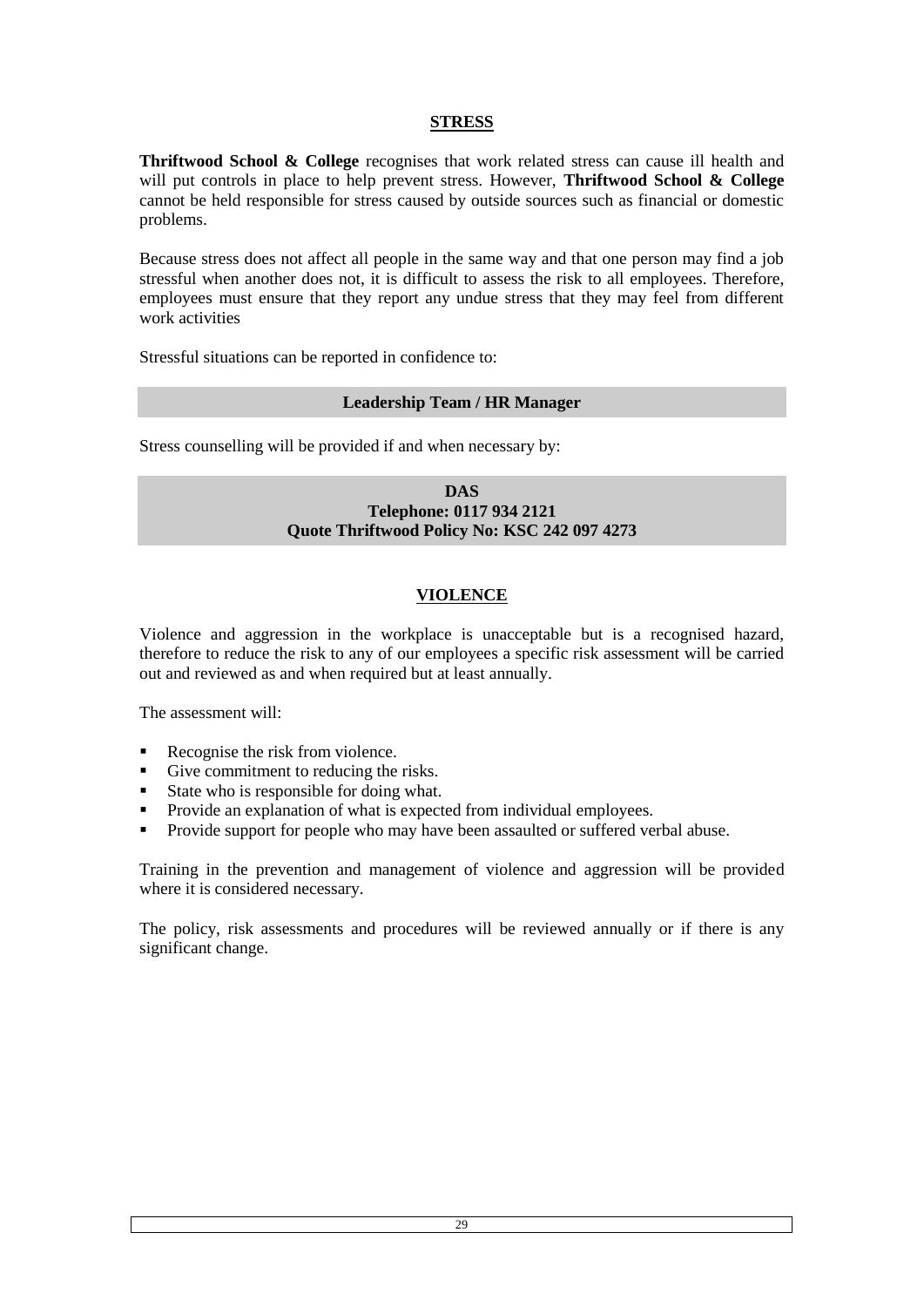# **PREGNANCY**

It is important to **Thriftwood School & College** that the health, safety and welfare of all our employees be safeguarded. We recognise our responsibilities under the **Management of Health and Safety Regulations 1999 Regulation 16** and realise that if any of our employees become pregnant they must inform their manager/supervisor immediately. This can be verbally but must be followed up by a written confirmation from their doctor.

The management will carryout an individual specific risk assessment of the work that the employee does for the company to determine any risks to her and her unborn baby that may arise from the work activities.

The risk assessment will be carried out by:

#### **Leadership Team / HR Manager**

Where the risks are significant then assistance or alternative employment will be provided.

Pregnant employees must not:

- **Carryout manual handling tasks (Lifting and Carrying).**
- Use or come into contact with any chemicals.
- **Work at height (stand on stepladders, step ups etc).**

Pregnant employees must.

- Work to the controls put in place by the risk assessment.
- Inform their line manager/supervisor of any problems or changes that may occur during their pregnancy so that the risk assessment can be reviewed.

To maintain a safe working environment for any pregnant employees a suitable rest area will be provided for them to rest if required.

Seating will be provided for the employee to carry out their work.

Staff will be informed of any childhood diseases within School / College that may present a risk to an unborn child / pregnant woman.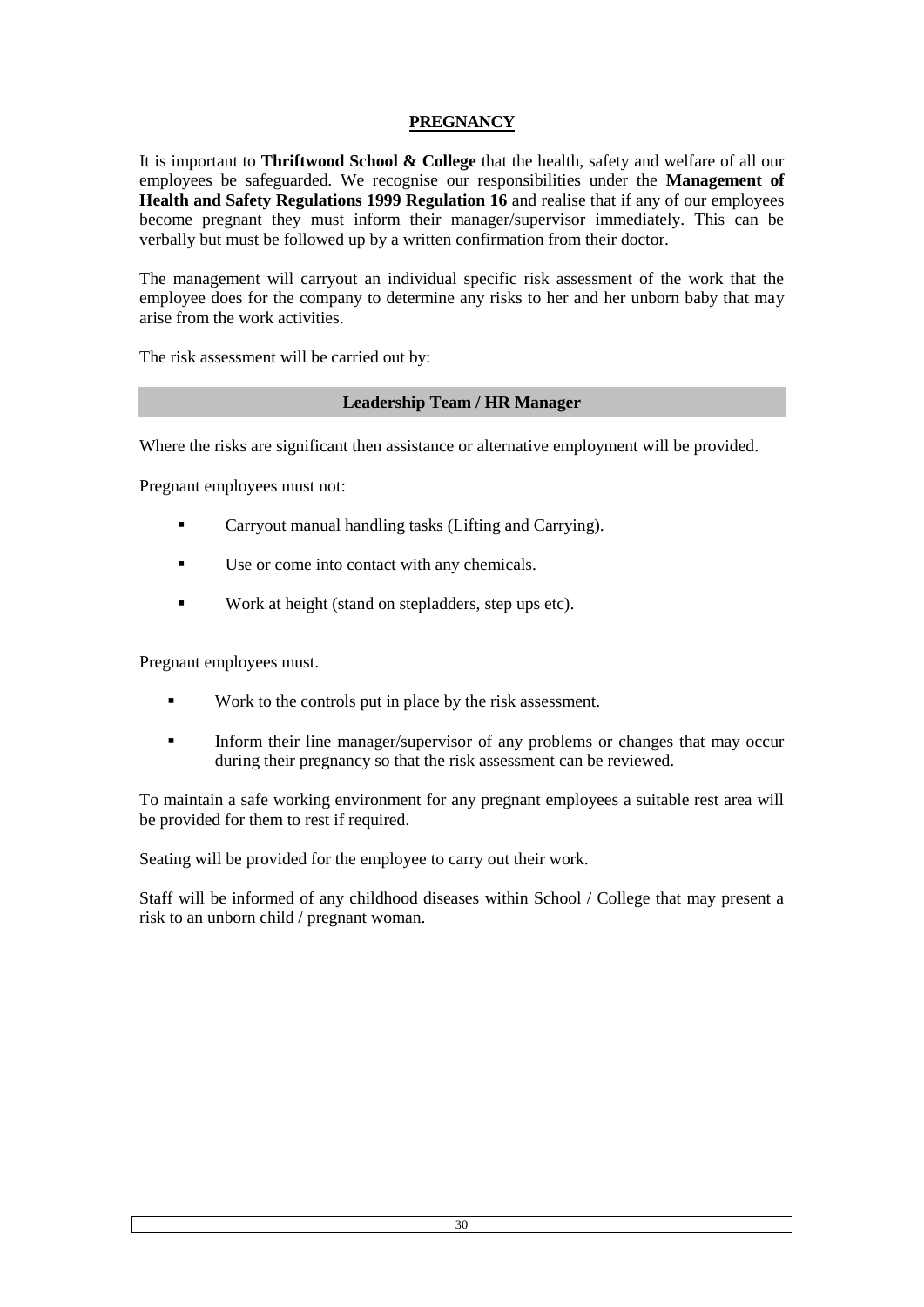# **FOOD SAFETY**

A Food Safety Policy is required for our food handling activities. This must be developed alongside this Health and Safety Policy. Guidance on food safety within our premises is available from the local Environmental Health Department.

Food preparation safety falls under the requirements of this Health and Safety Policy. This requirement covers housekeeping, cleaning, layout of the food preparation area, the equipment in use and the condition of floors etc.

The Person responsible for food safety is:

#### **Helen Page at School, Julie Uzzell at College**

All employees have a responsibility to ensure that a high degree of personal hygiene is maintained particularly when preparing food for service user consumption.

All employees have a duty to ensure a high degree of housekeeping is maintained but the person identified below has the duty to ensure this is carried out.

The person responsible for general kitchen housekeeping; if applicable is:

#### **Helen Page at School, Julie Uzzell at College**

## **WASTE MANAGEMENT**

The **Environmental Protection Act 1990** places a "Duty of Care" on producers of waste to ensure that it is disposed of correctly. The duty has 5 aspects:

- To prevent the keeping, treatment or disposal of waste without a licence.
- To prevent the escape of waste
- To transfer waste only to an authorised person.
- To ensure that there is clear labelling and information of the waste
- To retain documentary evidence.

To enable the premises to carry out this duty a written system and procedures for the identification, segregation, and disposal of waste is in place. The person responsible for the development and implementation of this system of waste management is:

#### **David Halliday at college, David Bailey at school**

There are two categories of waste produced by the premises, domestic waste and special/controlled/clinical waste.

Domestic waste will be collected and disposed of by:

## **Chelmsford City Council**

Special/Controlled/Clinical waste will be collected and disposed of by:

#### **PHS**

Who are properly licensed and authorised waste disposal agencies.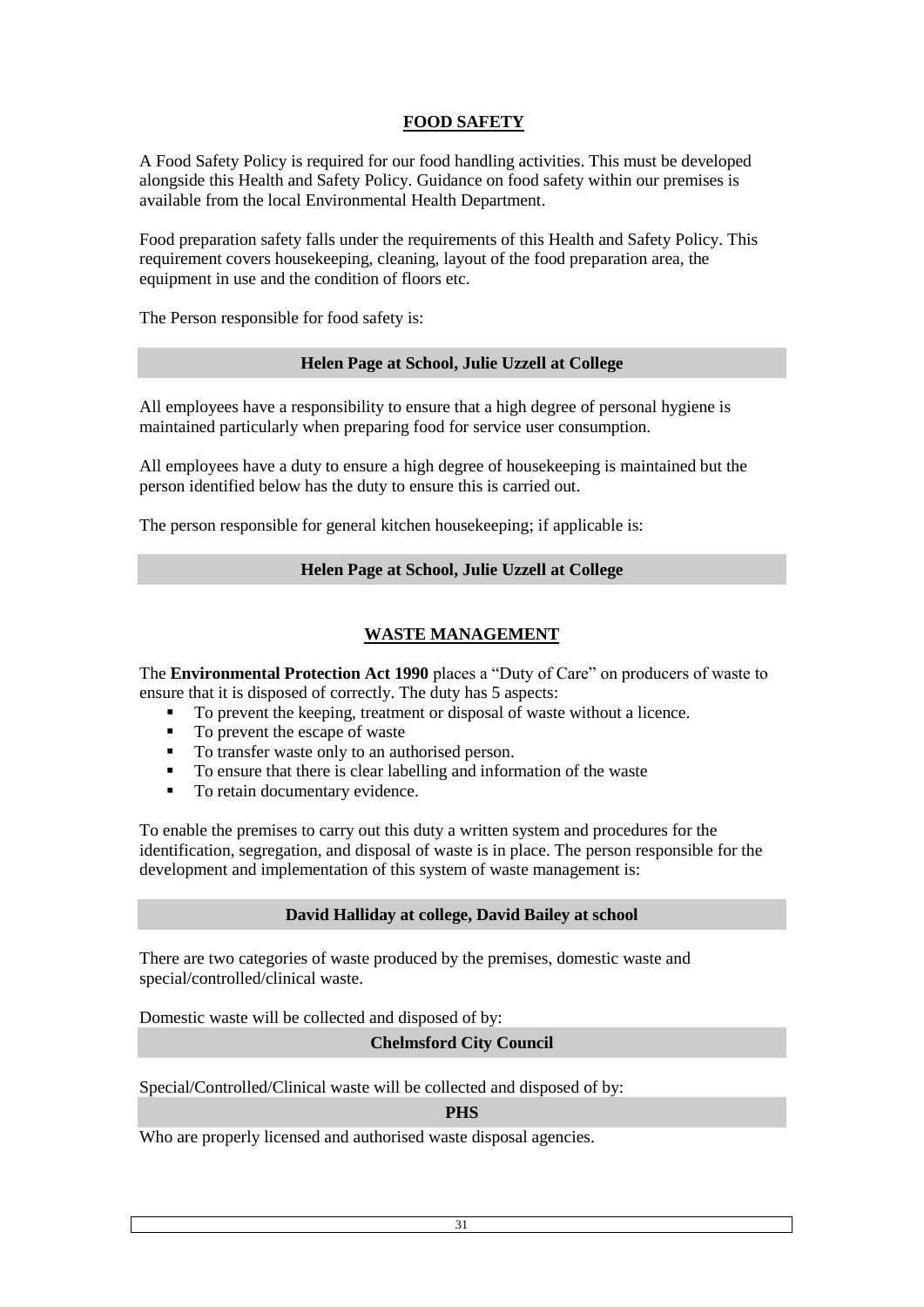Records of waste transfer will be kept in the **Business Manager Office** and a receipt **must** be obtained from the disposal agency on collection of the waste.

The waste management system will be audited and reviewed annually to ensure that the system works and is being adhered to.

The system will be audited by:

## **SLT meeting with Site Managers**

#### **NOISE EXPOSURE**

The **Control of Noise at Work Regulations 2005** requires us to monitor noise levels within the workplace. This is to ensure that all our employees and any contractors or visitors are not exposed to noise levels likely to cause short or long-term hearing damage.

The current noise exposure levels are set as follows:

#### The **Lower Exposure Acton Values** are:

- A daily or weekly exposure level of **80dB(A)**
- A peak sound pressure level of **135dB(C)**

#### The **Upper Exposure Action Values** are:

- A daily or weekly exposure level of **85dB(A)**
- A peak sound pressure level of **137dB(C)**

#### The **Exposure Limit Values** are:

- A daily or weekly exposure level of **87dB(A)**
- A peak sound pressure level of **140dB(C)**

The **Exposure Limit Value** will take into account the effectiveness of any hearing protection that is provided and worn.

To ensure that our noise levels are maintained to the lowest levels possible we will ensure that a suitable and sufficient risk assessment is carried out. It is the policy **Thriftwood School & College** to use equipment with low noise emission levels or to provide covers, enclosures or sound damping equipment to reduce the amount of noise in our business premises and activities.

Personal protective equipment such as earplugs and ear defenders will be provided as a last resort. This personal protective equipment will be suitably assessed and meet the relevant British and European standards.

The actions implemented will follow the hierarchy below:

- At the **Lower Exposure Action Level** hearing, protection will be provided and employees and visitors will be advised to wear the hearing protection.
- At or above the **Upper Exposure Action Level** hearing protection will be provided for all employees and visitors. In areas where the noise levels are above 85 dB(A) it will be mandatory for employees and visitors to wear the hearing protection. Employees found to be in breach this rule will be subject to disciplinary action. A visitors refusing to wear the hearing protection will not be allowed in the area. Signs will be placed to warn staff and visitors that they are entering a hearing protection zone.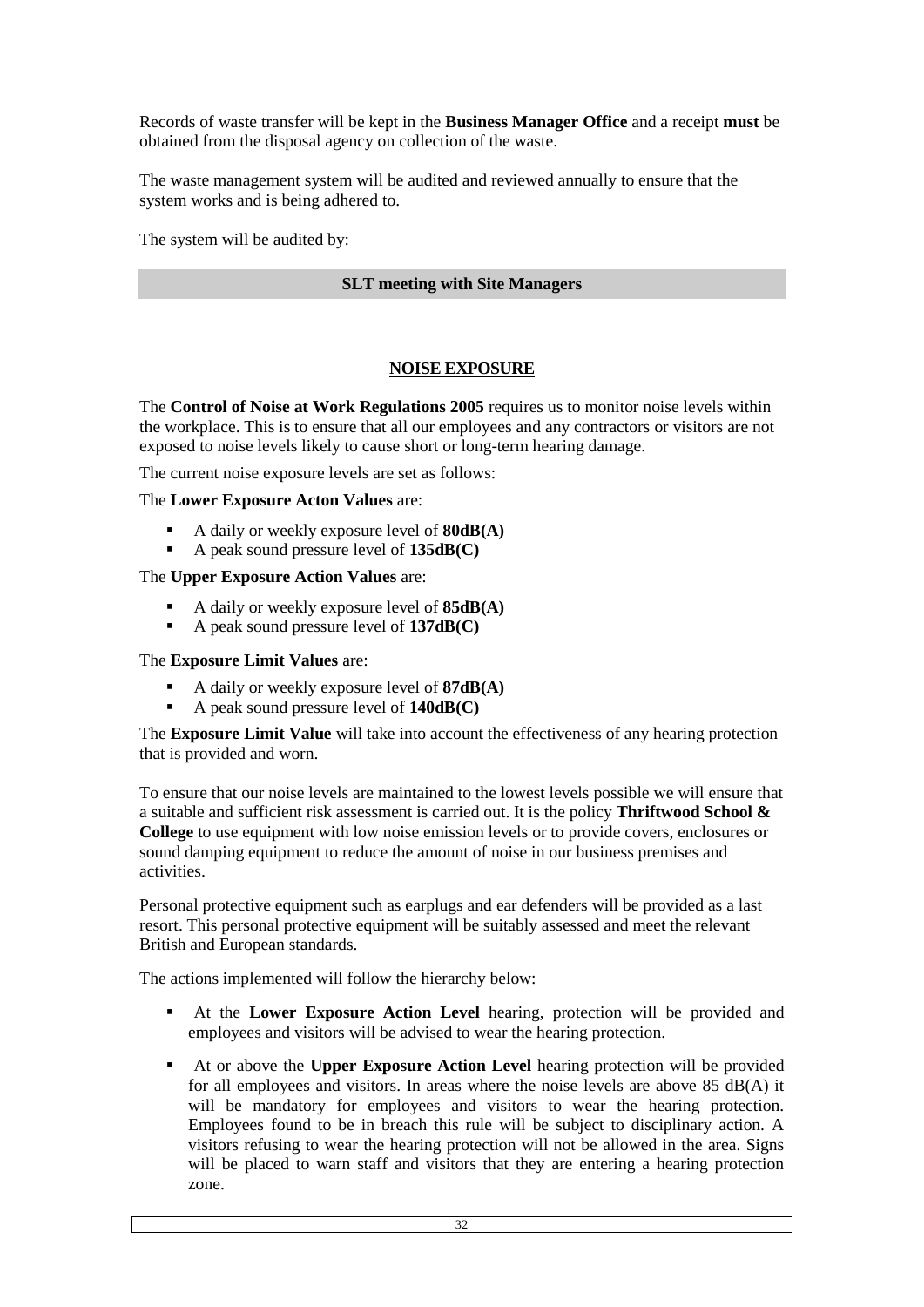Health Surveillance programmes will be put in place where necessary. Employees that are regularly exposed to noise levels above the Upper Exposure Action Level will be expected to attend audiometric testing.

The person responsible for carrying out and reviewing the noise risk assessments is: **David Halliday at college, David Bailey at school**

# **VIBRATION EXPOSURE**

The **Control of Vibration at Work Regulations 2005** requires **Thriftwood School & College** to take measures to protect employees from the effects of exposure to vibration in the workplace. The vibration can be as a result of the use of work equipment in use or the process itself. There are two particular subject areas that require consideration; these are vibration exposure to the hand and arms or vibration exposure to the whole body.

To ensure that **Thriftwood School & College** complies with these regulations we will ensure that:

- We consider vibration exposure when we are carrying out specific risk assessments for the use of particular pieces of work equipment. This is particularly important when our employees are using hand held tools or are carrying out plant driving activities.
- When we consider that, the levels of vibration exposure are fairly high and there is a possibility that the levels of vibration are likely to cause long-term health problems. Then we will call on the services of a competent body to carry out a survey. The results of the survey will enable us to determine whether we are within the Exposure Action Value of 2.8 m/s² A(8).We must also consider whether the Exposure Action Limit is being exceeded this is currently set at  $5 \text{ m/s}^2$  A(8). If the results show that the limit is being exceeded then we must take immediate action to reduce the level exposure.
- In order to control the level of risk from vibration we will consider as far as reasonably practicable the following:
	- The equipment we purchase in order to ensure that vibration exposure is suppressed to low levels.
	- We will ensure that all our equipment is well maintained and/or replaced as and when required.
	- We will reduce the length of time that employees are likely to use the equipment by eliminating the need to use the equipment or by job rotation.
	- We will provide our employees with sufficient information and instruction to raise their awareness of the exposure health risks. Typical information provided will be the recognition of the effects of hand arm vibration and vibration white finger.
	- We will provide personal protective equipment and emphasise the importance of maintaining heat in the body's extremities.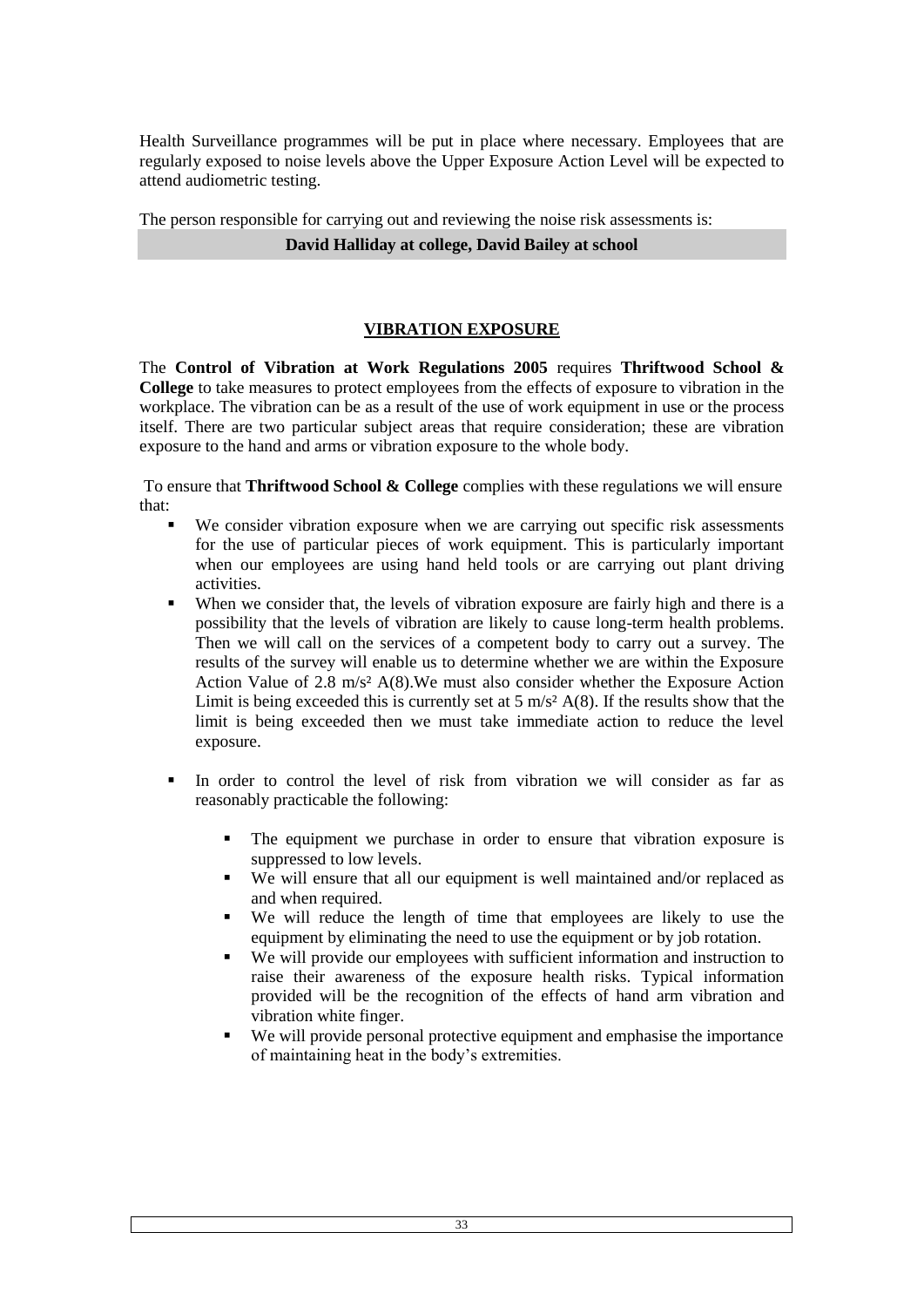- Employees must inform management of any symptoms that they feel they are suffering because of vibration exposure. The symptoms may be:
	- Tingling of the hands and fingers.
	- Joint pains and numbness.<br>• Rack nain after driving act
	- Back pain after driving activities.
	- Whitening of the fingers especially during cold weather.
- Employees identified as being regularly exposed to vibration may be requested to enter into a health surveillance programme. This programme will enable us to monitor our employees and ensure that our control measures are working effectively.

The person responsible for ensuring a vibration risk assessment is carried out is:

#### **Dave Bailey**

# **WORKING AT HEIGHT**

The **Working at Height Regulation 2007** requires us to consider a number of key elements prior to carrying out any work that involves climbing from floor level.

We are required to suitably and sufficiently assess the risks involved in working at height. This will involve consideration of the following key factors:

- Consider whether there is a specific need to work at height or can the operation or task be carried out using an alternative method.
- Identify and assess whether the equipment is suitable for the task involved and allows ease of access to the working area.
- Ensure the equipment used to access the work area is maintained and records retained.
- Ensure the employees are suitably trained to carry out the task and is their level of fitness acceptable for the task.
- If employees are required to access surfaces at height, then we must take into account the surface of sufficient strength to support the persons involved.
- The height involved must also be taken into account, as well as should a fall occur what is the employee likely to fall on or into. A secondary means of supporting the employee should he/she fall must be provided for the higher access tasks.
- If the task requires employees to work outside, then the weather conditions must be taken into account. If the weather conditions are adverse and likely to threaten the safety of our employees, then the task will be postponed until such time when it is safe to proceed.

We will carry out a risk assessment, taking into account the factors indicated above. If the work is beyond what we consider acceptable then we will call on the services of a specialist contractor to make the work zone easily accessible to our employees.

The person responsible for carrying out the working at height assessments is:

#### **David Halliday at college, David Bailey at school**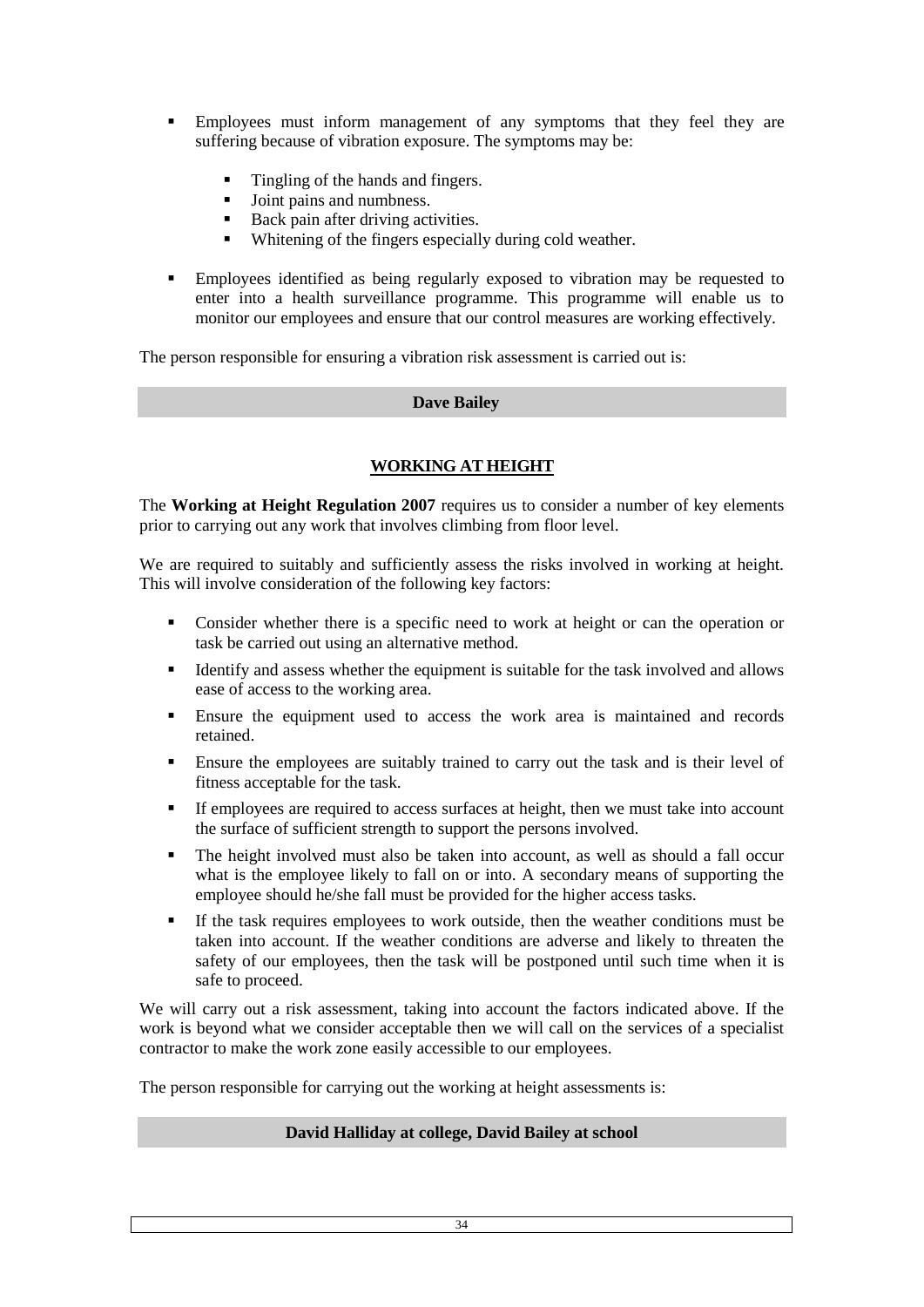# **EDUCATIONAL VISITS**

The Head Teacher will delegate the task of co-ordinating educational visits to the Educational Visits Co-ordinators (EVC):-

#### **James Eade at College, Claudia Childs at School**

A risk assessment **must** be made for every visit.

In particular, we will ensure that reputable companies are hired to transport children on school outings. The Executive Committee insist that only transport with seat belts be hired for such purposes.

The Class-teacher will have undertaken a risk assessment including a preliminary visit to the location of the outing, if the place has not been visited before, and assessed risks, emergency facilities, standby vehicle etc.

All trip applications must follow the documented procedure including adequate risk assessment and formal approval by the EVC/Headteachers.

The Class-teacher will ensure that adult: pupil ratios are in line with current guidelines or more favourable whenever possible.

The Class-teacher or Assistant will provide a checked medical box and other equipment necessary for the outing.

The Class-teacher or Assistant will be aware of any medical conditions that may affect any child during the outing. Necessary precautions to deal with problems should be taken.

The Class-teacher or Assistant must check that there is a signed consent form from the parent of each child taking part in any outing.

#### **Review**

Teachers are encouraged to review each visit both in terms of educational value and the safety performance; for example did the coach company comply with the collection/pick-up arrangements?

We will ensure that where the review identifies serious failings that we learn from that experience and consider finding alternatives.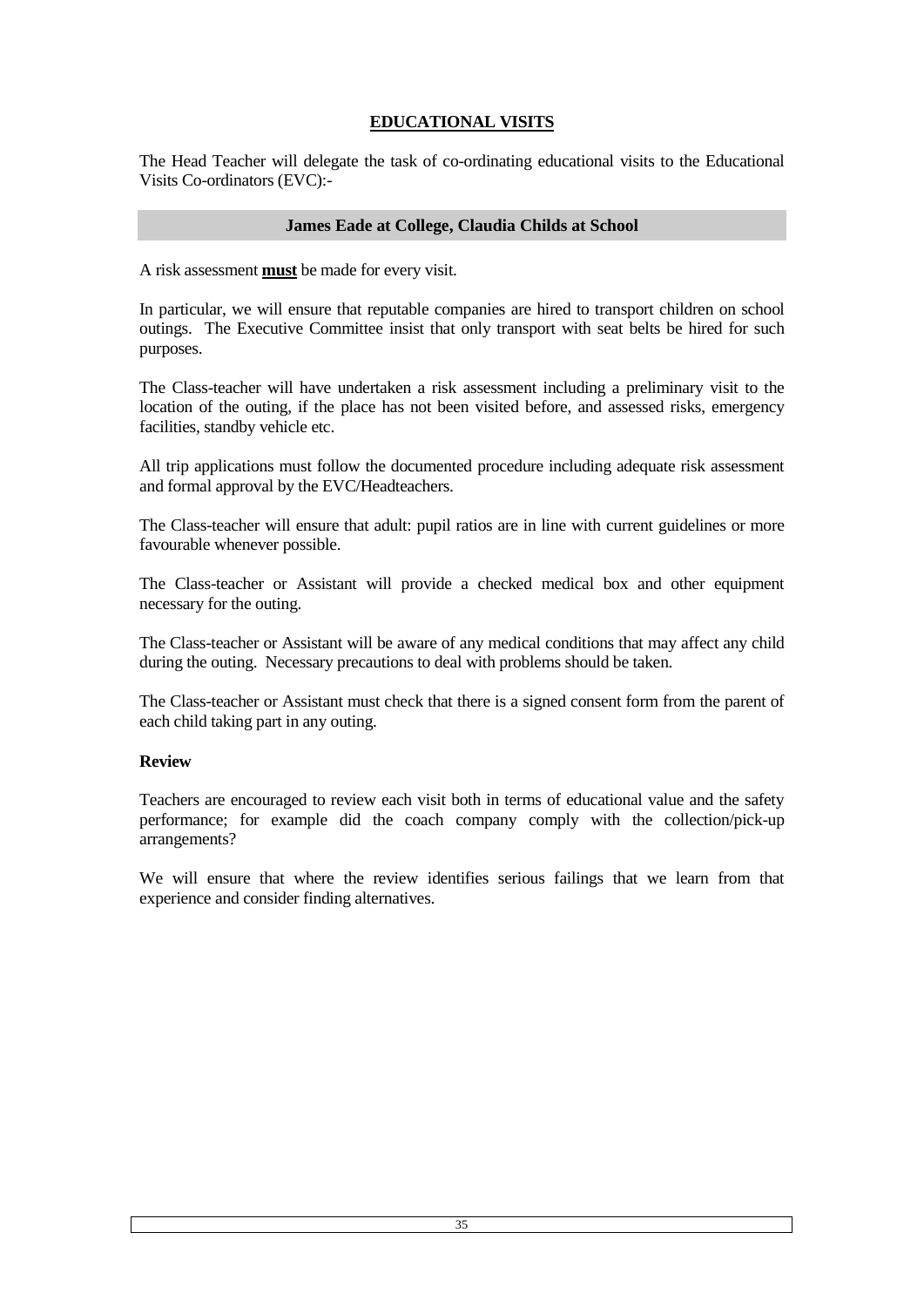# **TRAINING**

**Thriftwood School & College** recognises the duty to provide its employees with whatever training is required so that they can carry out their job in a safe manner. This will ensure they are protected from hazards and that they do not cause anyone to be harmed by their activities.

To ensure this is carried out the person below has been appointed to identify any training needs:

#### **Leadership Team**

The type of training that will be provided is:

- Induction training for all new employees
- I Job specific training for all new employees or employee who transfers to other roles.
- Health and safety training for all employees that have been given specific tasks in the policy and to allow all employees to carry out their jobs safely.
- Extra training and supervision will be provided for young people because of their immaturity and lack of experience.
- Training will either be provided in house where appropriate or by an accredited training provider.

All training will be recorded and retained with the employee's personal file; the employee will sign to confirm that they have received the training and understood it.

The person responsible for maintaining the training records is:

#### **Georgina Pryke, Liz Smart, David Halliday at college, David Bailey at school, Helen Page, Julie Uzzell**

Health and Safety Training should include:

- Risk and CoSHH assessment training when applicable.
- Manual handling training as and when required.
- Use of Personal Protective Equipment (PPE) when issued.
- Use of Display Screen Equipment where necessary.
- **Personal and food hygiene.**
- Health and Safety awareness.
- Fire prevention and safe use of fire equipment.
- Any other training that may be relevant to their tasks or health and safety.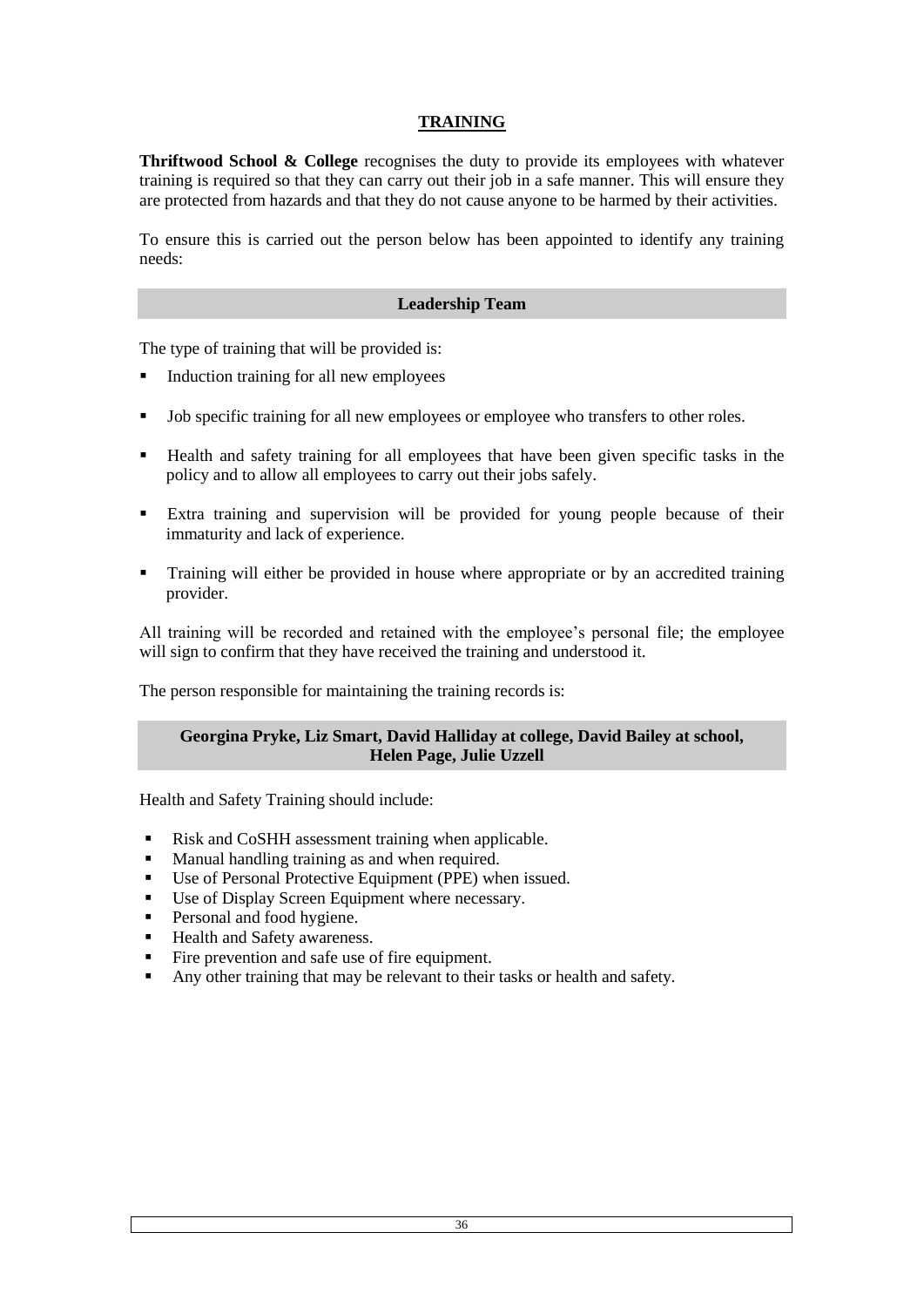# **TRANSPORT**

The road transport safety of our employees is important to **Thriftwood School & College**. To ensure that vehicles and users are safe at all times the company will carry out risk assessments to ensure that the correct controls and safeguards are put in place.

The person responsible for ensuring that the risk assessment is carried out; is:

## **Georgina Pryke and Liz Smart**

- Only authorised employees will be allowed to drive school vehicles.
- All drivers will hold full clean UK driving licenses.
- If required, the driver must under go a through medical examination and eyesight test.
- All drivers must report any ill health that may impair their driving abilities, road accidents and any fines and driving endorsements received. They may then be removed from the authorised drivers list
- All vehicles will have a valid Road Fund Tax disc.
- All vehicles will have valid fully comprehensive insurance for the extent of the vehicles use.

**Thriftwood School & College** vehicle insurance provider is:

#### **Essex County Council Underwritten by Zurich Municipal**

- All vehicles will have a current MOT certificate if required.
- A competent garage will service all vehicles regularly.
- Employees responsible for school vehicles must fill in a weekly check sheet and report any defects immediately.

The competent garage is:

#### **Fleet Complete, Lookers Colchester/Chelmsford**  *Note: Occasionally the servicing is arranged directly by the leasing company, Marshall Minibus*

- Privately owned vehicles may only be used on school business if covered by fully comprehensive insurance with extra business or passenger cover dependant on the type of vehicle
- **Privately owned vehicles used for school business must have all the relevant** documentation.

The rules and assessments will be reviewed annually or if any significant change takes place.

#### **Mobile phones**

It is an offence under the **Road Traffic Act** to use a hand held mobile phone whilst driving this includes waiting at traffic lights and in traffic queues.

**Thriftwood School & College** will not place pressure on any employee to use the phone whilst driving. Therefore, the school cannot be held responsible for any employee who is prosecuted for this offence. Before answering the phone, the driver must pull over and park in a safe place. The use of call divert to voice mail is encouraged or the use of the answering machine. The text message service is not to be used whilst driving. Failure to comply with this rule may lead to disciplinary action.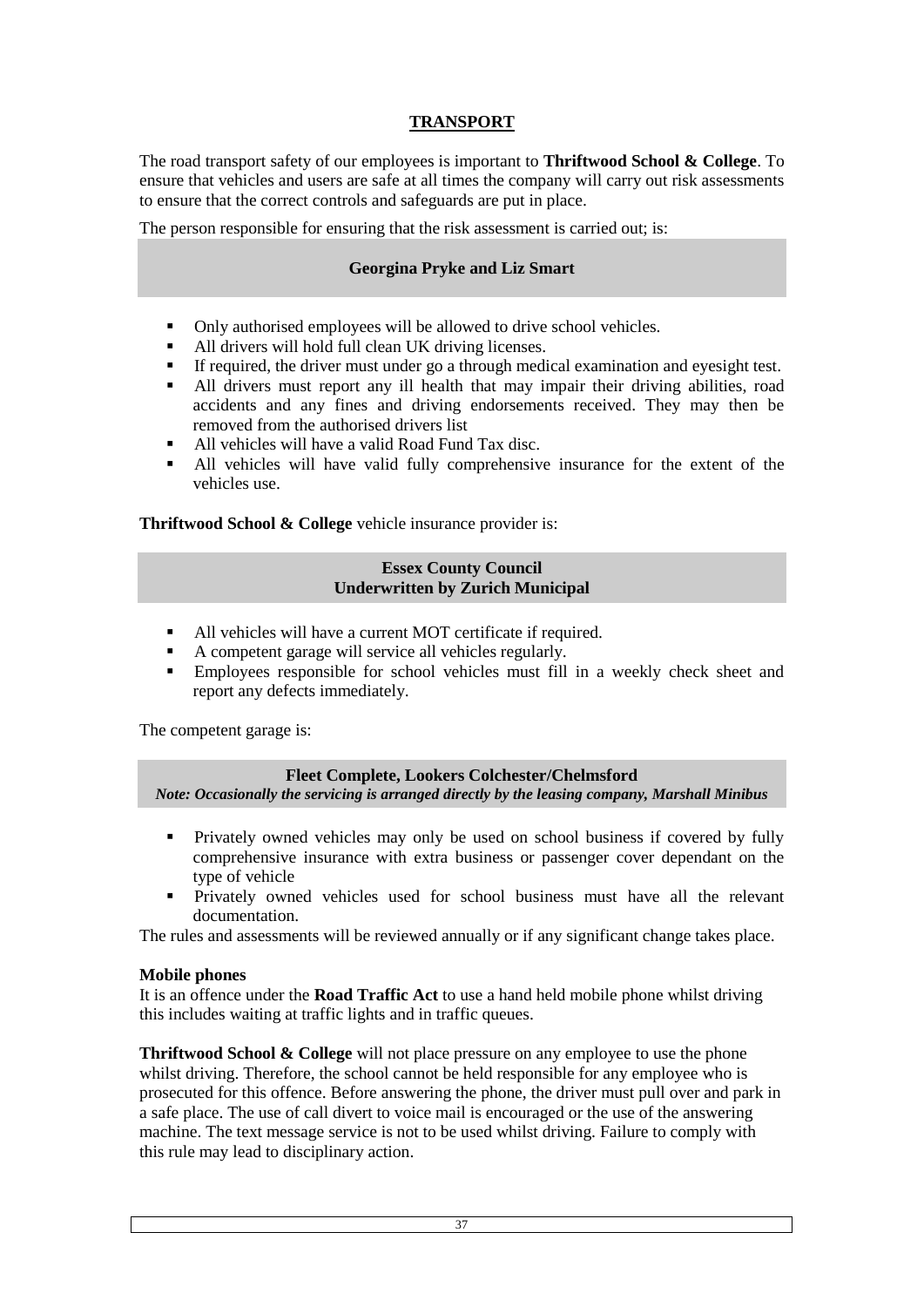# **ENGLISH AS A SECOND LANGUAGE**

**The Health and Safety at Work etc Act 1974** and **The Management of Health and Safety at Work Regulations 1999** require us to provide our employees and students with understandable and relevant information on risks to their health and safety and on precautions to take to avoid those risks. Information shall be provided in a way that takes account of any language difficulties or disabilities. It will be provided in a form that is most suitable in the circumstances, as long as everyone can understand it. For employees or students with little or no understanding of spoken or written English, we will make special arrangements.

The person responsible for ensuring that employees and students with little understanding of English are given suitable information, instructions, training and supervision is:

## **Leadership Team**